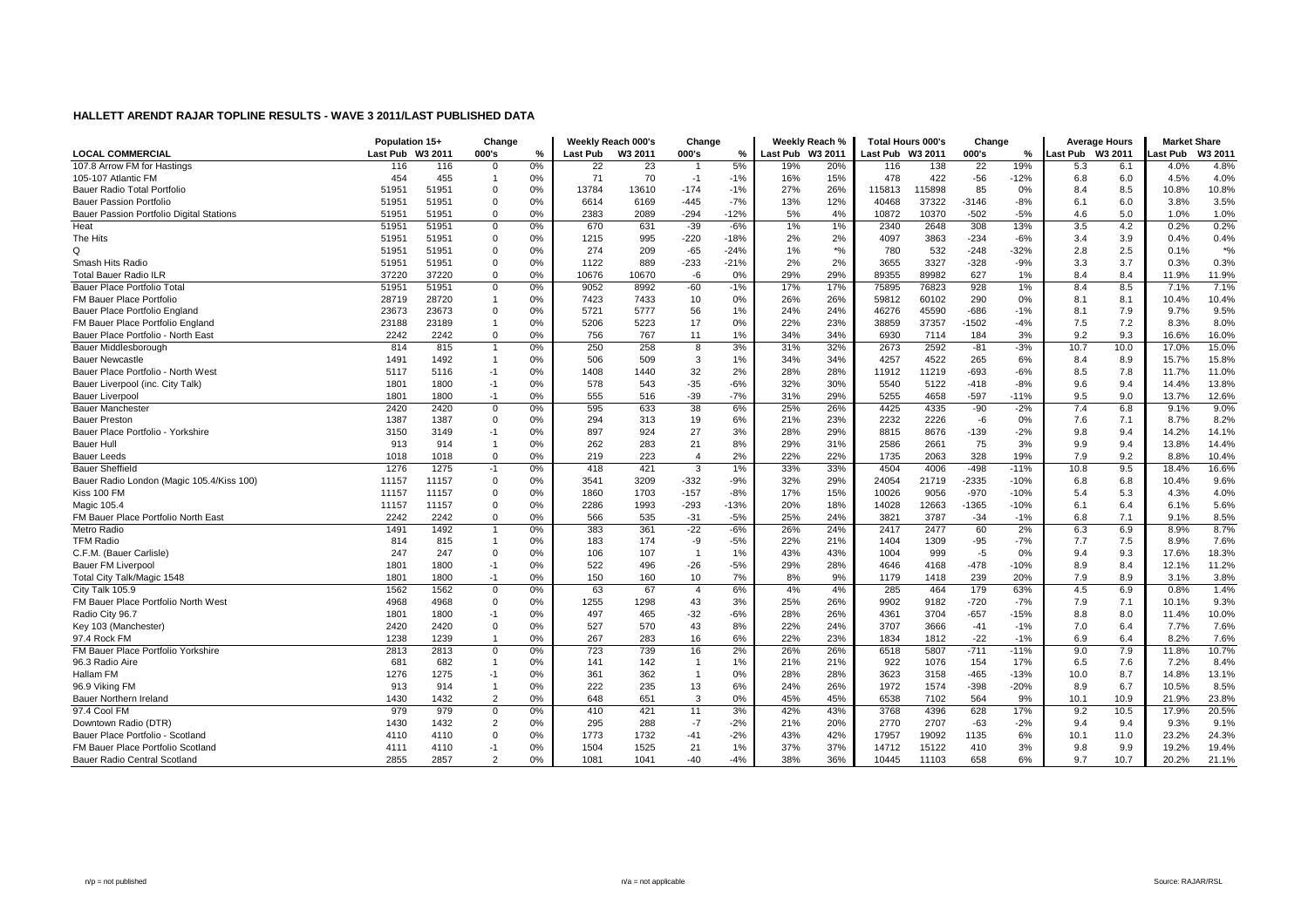|                                                        | Population 15+   |       | Change         |       |                 | Weekly Reach 000's | Change         |        |                 | Weekly Reach % | <b>Total Hours 000's</b> |       | Change         |        |                  | <b>Average Hours</b> | <b>Market Share</b> |        |
|--------------------------------------------------------|------------------|-------|----------------|-------|-----------------|--------------------|----------------|--------|-----------------|----------------|--------------------------|-------|----------------|--------|------------------|----------------------|---------------------|--------|
| <b>LOCAL COMMERCIAL</b>                                | Last Pub W3 2011 |       | 000's          | %     | <b>Last Pub</b> | W3 2011            | 000's          | %      | <b>Last Pub</b> | W3 2011        | Last Pub W3 2011         |       | 000's          | %      | Last Pub W3 2011 |                      | ast Pub.            | W3 201 |
| Scottish AMs                                           | 354'             | 3541  | $\overline{0}$ | 0%    | 460             | 411                | $-49$          | $-11%$ | 13%             | 12%            | 3542                     | 3450  | $-92$          | $-3%$  | 7.7              | 8.4                  | 5.5%                | 5.3%   |
| <b>Bauer Glasgow</b>                                   | 1847             | 1848  |                | 0%    | 701             | 674                | $-27$          | $-4%$  | 38%             | 36%            | 6593                     | 7203  | 610            | 9%     | 9.4              | 10.7                 | 20.2%               | 21.5%  |
| Clyde 1 FM                                             | 1847             | 1848  |                | 0%    | 575             | 583                | -8             | 1%     | 31%             | 32%            | 4779                     | 5654  | 875            | 18%    | 8.3              | 9.7                  | 14.4%               | 16.9%  |
| Clyde 2                                                | 1847             | 1848  |                | 0%    | 263             | 204                | $-59$          | $-22%$ | 14%             | 11%            | 1814                     | 1550  | $-264$         | $-15%$ | 6.9              | 7.6                  | 5.6%                | 4.6%   |
| Bauer Edinburgh                                        | 1107             | 1108  | $\overline{1}$ | 0%    | 384             | 371                | $-13$          | $-3%$  | 35%             | 33%            | 3852                     | 3899  | 47             | 1%     | 10.0             | 10.5                 | 18.5%               | 18.9%  |
| ForthOne                                               | 1107             | 1108  | -1             | 0%    | 349             | 342                | $-7$           | $-2%$  | 32%             | 31%            | 3189                     | 3258  | 69             | 2%     | 9.1              | 9.5                  | 15.3%               | 15.8%  |
| Forth <sub>2</sub>                                     | 1107             | 1108  | -1             | 0%    | 97              | 100                | 3              | 3%     | 9%              | 9%             | 664                      | 642   | $-22$          | $-3%$  | 6.8              | 6.4                  | 3.2%                | 3.1%   |
| Moray Firth Radio (Bauer Inverness)                    | 234              | 234   | $\Omega$       | 0%    | 125             | 128                | -3             | 2%     | 54%             | 55%            | 1459                     | 1538  | 79             | 5%     | 11.6             | 12.0                 | 27.0%               | 27.9%  |
| Bauer Aberdeen                                         | 318              | 318   | $\Omega$       | 0%    | 145             | 149                | $\overline{4}$ | 3%     | 46%             | 47%            | 1445                     | 1564  | 119            | 8%     | 9.9              | 10.5                 | 24.3%               | 25.3%  |
| Northsound One                                         | 318              | 318   | $\Omega$       | 0%    | 135             | 136                | $\overline{1}$ | 1%     | 42%             | 43%            | 1135                     | 1163  | 28             | 2%     | 8.4              | 8.5                  | 19.1%               | 18.8%  |
| Northsound Two                                         | 318              | 318   | $\overline{0}$ | 0%    | 41              | 43                 | $\overline{2}$ | 5%     | 13%             | 14%            | 310                      | 401   | 91             | 29%    | 7.6              | 9.3                  | 5.2%                | 6.5%   |
| Radio Borders (Bauer Borders)                          | 107              | 107   | $\overline{0}$ | 0%    | 61              | 61                 | $\mathbf 0$    | 0%     | 57%             | 57%            | 793                      | 844   | 51             | 6%     | 13.0             | 13.8                 | 36.0%               | 36.7%  |
| <b>Bauer Dundee</b>                                    | 378              | 378   | $\Omega$       | 0%    | 173             | 175                | $\overline{2}$ | 1%     | 46%             | 46%            | 2120                     | 2193  | 73             | 3%     | 12.3             | 12.5                 | 28.7%               | 30.3%  |
| Tay-FM                                                 | 378              | 378   | $\mathbf 0$    | 0%    | 127             | 133                | 6              | 5%     | 34%             | 35%            | 1334                     | 1455  | 121            | 9%     | 10.5             | 11.0                 | 18.0%               | 20.1%  |
| Tay-AM                                                 | 378              | 378   | $\mathbf 0$    | 0%    | 71              | 67                 | $-4$           | $-6%$  | 19%             | 18%            | 786                      | 738   | $-48$          | -6%    | 11.0             | 11.0                 | 10.6%               | 10.2%  |
| West Sound (inc. West FM) (Bauer Southwest Scotland)   | 388              | 389   |                | 0%    | 189             | 181                | -8             | $-4%$  | 49%             | 47%            | 1811                     | 1813  | $\overline{2}$ | 0%     | 9.6              | 10.0                 | 23.7%               | 23.3%  |
| Kerrang! UK                                            | 51951            | 51951 | $\Omega$       | 0%    | 1402            | 1390               | $-12$          | $-1%$  | 3%              | 3%             | 6613                     | 6937  | 324            | 5%     | 4.7              | 5.0                  | 0.6%                | 0.6%   |
| Kerrang! 105.2                                         | 3550             | 3551  | -1             | 0%    | 374             | 373                | $-1$           | 0%     | 11%             | 11%            | 2685                     | 2951  | 266            | 10%    | 7.2              | 7.9                  | 3.8%                | 4.2%   |
| <b>Kiss UK</b>                                         | 51951            | 51951 | $\mathbf 0$    | 0%    | 4295            | 4143               | $-152$         | $-4%$  | 8%              | 8%             | 22443                    | 21397 | $-1046$        | $-5%$  | 5.2              | 5.2                  | 2.1%                | 2.0%   |
| <b>Kiss East</b>                                       | 2072             | 2072  | $\Omega$       | 0%    | 426             | 429                | $\overline{3}$ | 1%     | 21%             | 21%            | 2554                     | 2759  | 205            | 8%     | 6.0              | 6.4                  | 5.7%                | 6.3%   |
| <b>Kiss West</b>                                       | 2393             | 2393  | $\Omega$       | 0%    | 475             | 471                | $-4$           | $-1%$  | 20%             | 20%            | 3020                     | 3184  | 164            | 5%     | 6.4              | 6.8                  | 5.6%                | 5.9%   |
| Magic UK                                               | 51951            | 51951 | $\mathbf 0$    | 0%    | 4061            | 3833               | $-228$         | $-6%$  | 8%              | 7%             | 26999                    | 26208 | $-791$         | $-3%$  | 6.6              | 6.8                  | 2.5%                | 2.4%   |
| Magic Network - North                                  | 10473            | 10473 | $\Omega$       | 0%    | 751             | 806                | 55             | 7%     | 7%              | 8%             | 7417                     | 8232  | 815            | 11%    | 9.9              | 10.2                 | 3.6%                | 4.0%   |
| Magic Network - North East                             | 2242             | 2242  | $\mathbf 0$    | 0%    | 255             | 281                | 26             | 10%    | 11%             | 13%            | 3110                     | 3327  | 217            | 7%     | 12.2             | 11.8                 | 7.4%                | 7.5%   |
| Magic 1152 (Newcastle)                                 | 1491             | 1492  | $\overline{1}$ | 0%    | 165             | 178                | 13             | 8%     | 11%             | 12%            | 1840                     | 2045  | 205            | 11%    | 11.2             | 11.5                 | 6.8%                | 7.1%   |
| Magic 1170 (Teesside)                                  | 814              | 815   | -1             | 0%    | 90              | 104                | 14             | 16%    | 11%             | 13%            | 1269                     | 1282  | 13             | 1%     | 14.0             | 12.4                 | 8.1%                | 7.4%   |
| Magic Network - North West                             | 5081             | 5081  | $\Omega$       | 0%    | 231             | 232                | $\overline{1}$ | 0%     | 5%              | 5%             | 2009                     | 2037  | 28             | 1%     | 8.7              | 8.8                  | 2.0%                | 2.0%   |
| Magic 1548 (Liverpool)                                 | 1801             | 1800  | $-1$           | 0%    | 95              | 101                | 6              | 6%     | 5%              | 6%             | 894                      | 954   | 60             | 7%     | 9.4              | 9.4                  | 2.3%                | 2.6%   |
| Magic 1152 (Manchester)                                | 2420             | 2420  | $\Omega$       | 0%    | 101             | 91                 | $-10$          | $-10%$ | 4%              | 4%             | 717                      | 669   | $-48$          | $-7%$  | 7.1              | 7.4                  | 1.5%                | 1.4%   |
| Magic 999 (Preston)                                    | 1103             | 1102  | $-1$           | 0%    | 35              | 40                 | 5              | 14%    | 3%              | 4%             | 398                      | 414   | 16             | 4%     | 11.4             | 10.3                 | 2.0%                | 1.9%   |
| Magic Network - Yorkshire                              | 3150             | 3149  | $-1$           | 0%    | 265             | 292                | 27             | 10%    | 8%              | 9%             | 2298                     | 2869  | 571            | 25%    | 8.7              | 9.8                  | 3.7%                | 4.7%   |
| Magic 828 (Leeds)                                      | 1018             | 1018  | $\Omega$       | 0%    | 98              | 106                | 8              | 8%     | 10%             | 10%            | 813                      | 986   | 173            | 21%    | 8.3              | 9.3                  | 4.1%                | 5.0%   |
| Magic AM (Sheffield)                                   | 1276             | 1275  | $-1$           | 0%    | 97              | 103                | 6              | 6%     | 8%              | 8%             | 881                      | 848   | $-33$          | $-4%$  | 9.1              | 8.2                  | 3.6%                | 3.5%   |
| Magic 1161 (Hull)                                      | 913              | 914   | $\overline{1}$ | 0%    | 72              | 87                 | 15             | 21%    | 8%              | 10%            | 614                      | 1088  | 474            | 77%    | 8.5              | 12.5                 | 3.3%                | 5.9%   |
| Wave 105 FM (Bauer South Coast)                        | 1762             | 1762  | $\mathbf 0$    | 0%    | 412             | 397                | $-15$          | $-4%$  | 23%             | 23%            | 4268                     | 3972  | $-296$         | $-7%$  | 10.4             | 10.0                 | 11.4%               | 10.8%  |
| The Breeze (South)                                     | 1261             | 1261  | $\mathbf 0$    | 0%    | 38              | 43                 | 5              | 13%    | 3%              | 3%             | 229                      | 304   | 75             | 33%    | 6.0              | 7.0                  | 0.9%                | 1.2%   |
| The Breeze (East) (formerly The Quay)                  | 640              | 640   | $\Omega$       | 0%    | 21              | 18                 | $-3$           | $-14%$ | 3%              | 3%             | 138                      | 133   | -5             | $-4%$  | 6.4              | 7.4                  | 1.0%                | 1.0%   |
| The Breeze (West)                                      | 621              | 621   | $\Omega$       | 0%    | 17              | 25                 | 8              | 47%    | 3%              | 4%             | 91                       | 171   | 80             | 88%    | 5.4              | 6.8                  | 0.7%                | 1.3%   |
| Triple Broadcast Co Group                              | 424              | 424   | $\Omega$       | 0%    | 57              | 64                 | -7             | 12%    | 13%             | 15%            | 425                      | 551   | 126            | 30%    | 7.5              | 8.7                  | 4.6%                | 6.2%   |
| Fire Radio                                             | 290              | 290   | $\Omega$       | 0%    | 39              | 43                 | $\overline{4}$ | 10%    | 14%             | 15%            | 309                      | 401   | 92             | 30%    | 7.8              | 9.3                  | 5.1%                | 6.9%   |
| Nova Radio - Weston (was Star Radio in North Somerset) | 135              | 134   | $-1$           | $-1%$ | 17              | 20                 | 3              | 18%    | 13%             | 15%            | 116                      | 150   | 34             | 29%    | 6.8              | 7.4                  | 3.7%                | 4.8%   |
| <b>Central FM</b>                                      | 219              | 220   | $\overline{1}$ | 0%    | 54              | 53                 | $-1$           | $-2%$  | 25%             | 24%            | 282                      | 283   | $\overline{1}$ | 0%     | 5.2              | 5.3                  | 7.3%                | 7.5%   |
| <b>Total Cheshire Radio</b>                            | 364              | 364   | $\Omega$       | 0%    | 56              | 55                 | $-1$           | $-2%$  | 15%             | 15%            | 310                      | 328   | 18             | 6%     | 5.5              | 6.0                  | 4.3%                | 4.7%   |
| Cheshire's Silk 106.9                                  | 179              | 179   | $\overline{0}$ | 0%    | 21              | 20                 | $-1$           | $-5%$  | 12%             | 11%            | 107                      | 104   | -3             | $-3%$  | 5.1              | 5.3                  | 3.2%                | 3.0%   |
| Chester's Dee 106.3                                    | 185              | 185   | $\Omega$       | 0%    | 35              | 35                 | $\mathbf{0}$   | 0%     | 19%             | 19%            | 202                      | 225   | 23             | 11%    | 5.8              | 6.3                  | 5.4%                | 6.2%   |
| <b>Total CN Radio</b>                                  | 837              | 836   | $-1$           | 0%    | 262             | 265                | 3              | 1%     | 31%             | 32%            | 2392                     | 2697  | 305            | 13%    | 9.1              | 10.2                 | 12.8%               | 14.0%  |
| The Bay                                                | 285              | 284   | $-1$           | 0%    | 98              | 108                | 10             | 10%    | 34%             | 38%            | 971                      | 1331  | 360            | 37%    | 9.9              | 12.4                 | 15.1%               | 19.5%  |
| Citybeat 96.7/102.5FM                                  | 553              | 553   | $\Omega$       | 0%    | 155             | 139                | $-16$          | $-10%$ | 28%             | 25%            | 937                      | 990   | 53             | 6%     | 6.1              | 7.1                  | 7.7%                | 7.7%   |
| Lakeland Radio                                         | 51               | 51    | $\Omega$       | 0%    | 15              | 14                 | $-1$           | $-7%$  | 29%             | 28%            | 154                      | 136   | $-18$          | $-12%$ | 10.4             | 9.6                  | 12.6%               | 11.4%  |
| Connect FM (was Connect FM and Lite 106.8FM)           | 413              | 413   | $\Omega$       | 0%    | 46              | 46                 | $\mathbf{0}$   | 0%     | 11%             | 11%            | 407                      | 470   | 63             | 15%    | 8.9              | 10.1                 | 5.0%                | 5.8%   |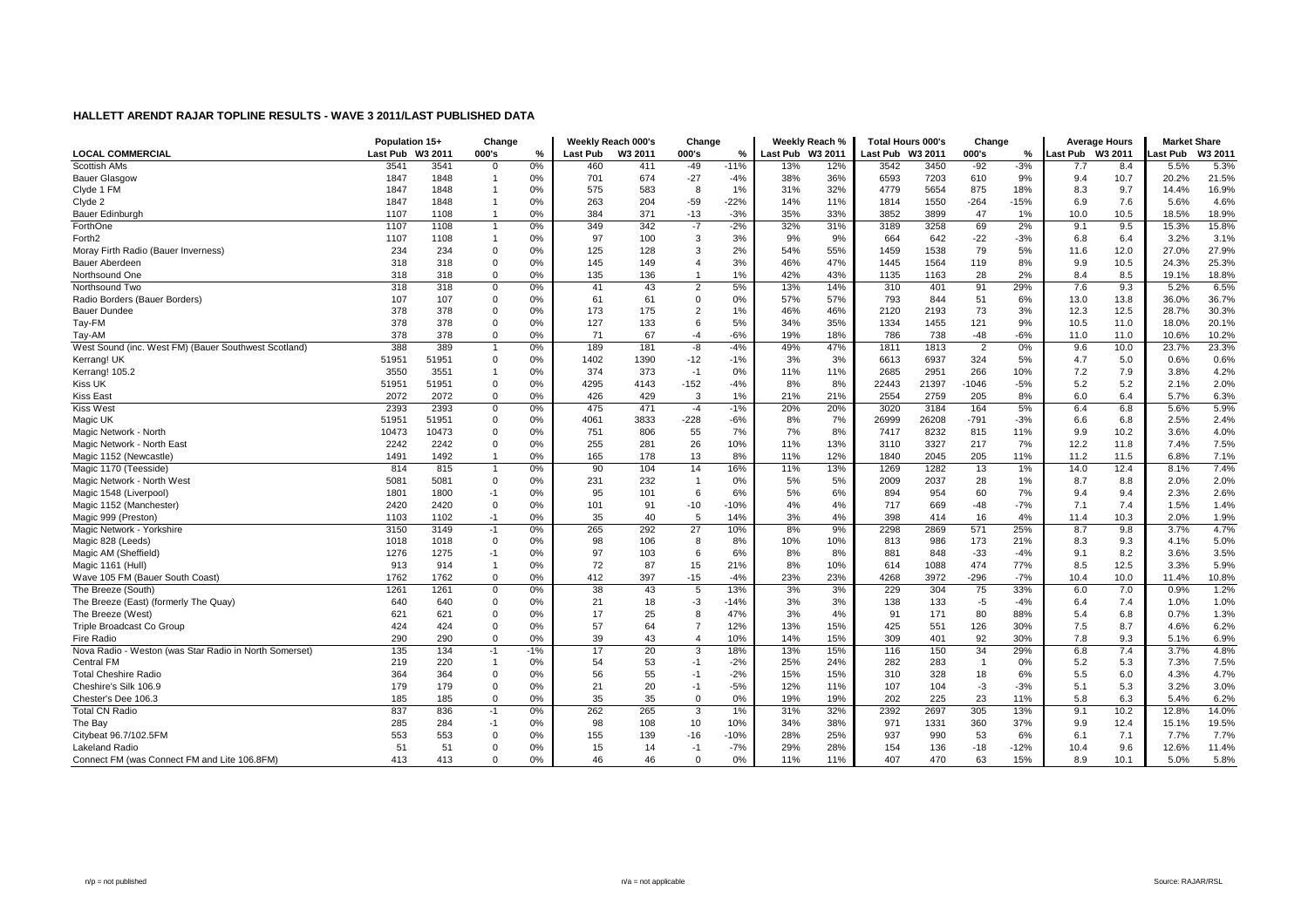|                                                            | Population 15+ |        | Change         |    |                 | Weekly Reach 000's | Change         |               |          | Weekly Reach % |                  | <b>Total Hours 000's</b> | Change         |        |                  | <b>Average Hours</b> | <b>Market Share</b> |        |
|------------------------------------------------------------|----------------|--------|----------------|----|-----------------|--------------------|----------------|---------------|----------|----------------|------------------|--------------------------|----------------|--------|------------------|----------------------|---------------------|--------|
| <b>LOCAL COMMERCIAL</b>                                    | Last Pub       | W3 201 | 000's          | %  | <b>Last Pub</b> | W3 2011            | 000's          | $\frac{9}{9}$ | Last Pub | W3 2011        | Last Pub W3 2011 |                          | 000's          | %      | Last Pub W3 2011 |                      | ast Pub             | W3 201 |
| <b>Exeter FM</b>                                           | 296            | 296    | 0              | 0% | 30              | 29                 | $-1$           | $-3%$         | 10%      | 10%            | 192              | 175                      | $-17$          | $-9%$  | 6.5              | 6.1                  | 2.9%                | 2.6%   |
| 3FM                                                        | 69             | 69     | $\Omega$       | 0% | 21              | 21                 | $\mathbf{0}$   | 0%            | 31%      | 30%            | 233              | 213                      | $-20$          | $-9%$  | 10.9             | 10.2                 | 14.9%               | 13.5%  |
| Total Global Radio (UK)                                    | 51951          | 51951  | 0              | 0% | 20003           | 19800              | $-203$         | $-1%$         | 39%      | 38%            | 172131           | 174795                   | 2664           | 2%     | 8.6              | 8.8                  | 16.1%               | 16.3%  |
| Total Choice (UK)                                          | 51951          | 51951  | $\Omega$       | 0% | 654             | 765                | 111            | 17%           | $1\%$    | 1%             | 3181             | 4075                     | 894            | 28%    | 4.9              | 5.3                  | 0.3%                | 0.4%   |
| Choice FM London                                           | 11157          | 11157  | $\Omega$       | 0% | 492             | 562                | 70             | 14%           | 4%       | 5%             | 2653             | 3067                     | 414            | 16%    | 5.4              | 5.5                  | 1.1%                | 1.4%   |
| Classic FM                                                 | 51951          | 51951  | $\mathbf 0$    | 0% | 5735            | 5388               | $-347$         | $-6%$         | 11%      | 10%            | 38355            | 34135                    | $-4220$        | $-11%$ | 6.7              | 6.3                  | 3.6%                | 3.2%   |
| Capital Network (UK)                                       | 51951          | 51951  | $\Omega$       | 0% | 6875            | 7032               | 157            | 2%            | 13%      | 14%            | 45599            | 45889                    | 290            | 1%     | 6.6              | 6.5                  | 4.3%                | 4.3%   |
| Gold Network (UK)                                          | 51951          | 51951  | 0              | 0% | 1522            | 1547               | 25             | 2%            | 3%       | 3%             | 13062            | 13844                    | 782            | 6%     | 8.6              | 9.0                  | 1.2%                | 1.3%   |
| Heart Network (UK)                                         | 51951          | 51951  | 0              | 0% | 7686            | 7649               | $-37$          | 0%            | 15%      | 15%            | 54135            | 57864                    | 3729           | 7%     | 7.0              | 7.6                  | 5.0%                | 5.4%   |
| Total LBC (UK)                                             | 51951          | 51951  | $\Omega$       | 0% | 1147            | 1115               | $-32$          | $-3%$         | 2%       | 2%             | 12825            | 12468                    | $-357$         | $-3%$  | 11.2             | 11.2                 | 1.2%                | 1.2%   |
| Total XFM (UK)                                             | 51951          | 51951  | $\Omega$       | 0% | 1016            | 990                | $-26$          | $-3%$         | 2%       | 2%             | 4506             | 5187                     | 681            | 15%    | 4.4              | 5.2                  | 0.4%                | 0.5%   |
| Global Radio London (ILR)                                  | 11157          | 11157  | $\Omega$       | 0% | 4796            | 4734               | $-62$          | $-1%$         | 43%      | 42%            | 41554            | 47440                    | 5886           | 14%    | 8.7              | 10.0                 | 18.0%               | 21.0%  |
| Global Radio (ILR)                                         | 42190          | 42190  | $\Omega$       | 0% | 13972           | 13887              | $-85$          | $-1%$         | 33%      | 33%            | 120068           | 124224                   | 4156           | 3%     | 8.6              | 8.9                  | 13.9%               | 14.4%  |
| Capital Network (ILR)                                      | 30225          | 30225  | $\Omega$       | 0% | 6146            | 6196               | 50             | 1%            | 20%      | 21%            | 42200            | 41841                    | $-359$         | $-1%$  | 6.9              | 6.8                  | 7.0%                | 6.9%   |
| Capital Birmingham (was Galaxy)                            | 2123           | 2123   | $\Omega$       | 0% | 470             | 467                | $-3$           | $-1%$         | 22%      | 22%            | 3756             | 3748                     | -8             | 0%     | 8.0              | 8.0                  | 8.8%                | 8.9%   |
| Capital East Midlands (was Leicester Sound RAM & Trent FM) | 1960           | 1959   | $-1$           | 0% | 540             | 558                | 18             | 3%            | 28%      | 28%            | 4381             | 4378                     | $-3$           | 0%     | 8.1              | 7.8                  | 10.9%               | 11.0%  |
| Capital London                                             | 11157          | 11157  | $\Omega$       | 0% | 2077            | 2179               | 102            | 5%            | 19%      | 20%            | 11048            | 12659                    | 1611           | 15%    | 5.3              | 5.8                  | 4.8%                | 5.6%   |
| Capital Manchester (was Galaxy)                            | 2838           | 2838   | $\Omega$       | 0% | 502             | 515                | 13             | 3%            | 18%      | 18%            | 3402             | 3238                     | $-164$         | $-5%$  | 6.8              | 6.3                  | 6.0%                | 5.8%   |
| Capital North East (was Galaxy)                            | 2218           | 2219   | $\overline{1}$ | 0% | 548             | 549                | $\overline{1}$ | 0%            | 25%      | 25%            | 4468             | 4185                     | $-283$         | $-6%$  | 8.2              | 7.6                  | 10.8%               | 9.5%   |
| Capital Scotland (was Galaxy)                              | 2739           | 2739   | $\Omega$       | 0% | 467             | 500                | 33             | 7%            | 17%      | 18%            | 2769             | 3423                     | 654            | 24%    | 5.9              | 6.8                  | 5.6%                | 6.8%   |
| Capital South Coast (was Galaxy                            | 1662           | 1661   | $-1$           | 0% | 197             | 202                | 5              | 3%            | 12%      | 12%            | 1148             | 1355                     | 207            | 18%    | 5.8              | 6.7                  | 3.3%                | 3.9%   |
| Capital South Wales (was Red Dragon)                       | 997            | 997    | $\Omega$       | 0% | 264             | 261                | $-3$           | $-1%$         | 26%      | 26%            | 1928             | 1844                     | $-84$          | $-4%$  | 7.3              | 7.1                  | 8.9%                | 8.2%   |
| Capital Yorkshire (was Galaxy)                             | 4532           | 4533   |                | 0% | 1059            | 1021               | $-38$          | $-4%$         | 23%      | 23%            | 8296             | 7673                     | $-623$         | $-8%$  | 7.8              | 7.5                  | 9.2%                | 8.7%   |
| Gold Network (ILR)                                         | 32364          | 32364  | $\Omega$       | 0% | 1223            | 1195               | $-28$          | $-2%$         | 4%       | 4%             | 10879            | 11067                    | 188            | 2%     | 8.9              | 9.3                  | 1.6%                | 1.6%   |
| Gold Birmingham                                            | 2078           | 2077   | $-1$           | 0% | 78              | 67                 | $-11$          | $-14%$        | 4%       | 3%             | 1017             | 761                      | $-256$         | $-25%$ | 13.0             | 11.3                 | 2.4%                | 1.8%   |
| Gold Cambridgeshire                                        | 838            | 837    | $-1$           | 0% | 39              | 37                 | $-2$           | $-5%$         | 5%       | 4%             | 458              | 308                      | $-150$         | $-33%$ | 11.8             | 8.3                  | 2.5%                | 1.9%   |
| <b>Gold Coventry</b>                                       | 665            | 665    | $\Omega$       | 0% | 23              | 24                 | $\overline{1}$ | 4%            | 3%       | 4%             | 186              | 161                      | $-25$          | $-13%$ | 8.2              | 6.6                  | 1.5%                | 1.3%   |
| <b>Gold Devon</b>                                          | 1028           | 1028   | $\Omega$       | 0% | 31              | 28                 | $-3$           | $-10%$        | 3%       | 3%             | 221              | 271                      | 50             | 23%    | 7.1              | 9.8                  | 0.9%                | 1.1%   |
| Gold East Anglia                                           | 1206           | 1205   | $-1$           | 0% | 66              | 78                 | 12             | 18%           | 5%       | 6%             | 696              | 721                      | 25             | 4%     | 10.6             | 9.2                  | 2.7%                | 2.7%   |
| <b>Gold East Midlands</b>                                  | 1960           | 1959   | $-1$           | 0% | 70              | 73                 | 3              | 4%            | 4%       | 4%             | 733              | 677                      | $-56$          | $-8%$  | 10.4             | 9.2                  | 1.8%                | 1.7%   |
| <b>Gold Essex</b>                                          | 1345           | 1344   | $-1$           | 0% | 62              | 79                 | 17             | 27%           | 5%       | 6%             | 582              | 843                      | 261            | 45%    | 9.4              | 10.6                 | 1.8%                | 2.6%   |
| <b>Gold Four Counties</b>                                  | 1994           | 1994   | $\mathbf 0$    | 0% | 71              | 63                 | -8             | $-11%$        | 4%       | 3%             | 778              | 289                      | $-489$         | $-63%$ | 10.9             | 4.6                  | 2.0%                | 0.7%   |
| Gold Kent                                                  | 1177           | 1177   | $\Omega$       | 0% | 55              | 51                 | $-4$           | $-7%$         | 5%       | 4%             | 643              | 570                      | $-73$          | $-11%$ | 11.7             | 11.1                 | 2.3%                | 2.0%   |
| Gold London                                                | 11157          | 11157  | $\mathbf 0$    | 0% | 389             | 377                | $-12$          | $-3%$         | 3%       | 3%             | 2395             | 4143                     | 1748           | 73%    | 6.1              | 11.0                 | 1.0%                | 1.8%   |
| <b>Gold Manchester</b>                                     | 2838           | 2838   | $\Omega$       | 0% | 97              | 79                 | -18            | $-19%$        | 3%       | 3%             | 653              | 536                      | $-117$         | $-18%$ | 6.7              | 6.8                  | 1.2%                | 1.0%   |
| Gold North West & Wales                                    | 997            | 997    | $\Omega$       | 0% | 23              | 23                 | $\mathbf 0$    | 0%            | 2%       | 2%             | 181              | 196                      | 15             | 8%     | 7.9              | 8.4                  | 0.9%                | 1.0%   |
| <b>Gold Solent</b>                                         | 1662           | 1661   | $-1$           | 0% | 82              | 76                 | -6             | $-7%$         | 5%       | 5%             | 595              | 712                      | 117            | 20%    | 7.2              | 9.4                  | 1.7%                | 2.0%   |
| <b>Gold South Wales</b>                                    | 997            | 997    | $\Omega$       | 0% | 60              | 46                 | $-14$          | $-23%$        | 6%       | 5%             | 553              | 762                      | 209            | 38%    | 9.2              | 16.7                 | 2.5%                | 3.4%   |
| <b>Gold Sussex</b>                                         | 1358           | 1359   |                | 0% | 54              | 56                 | $\overline{2}$ | 4%            | 4%       | 4%             | 556              | 667                      | 111            | 20%    | 10.3             | 11.9                 | 1.8%                | 2.1%   |
| <b>Gold Thames Valley</b>                                  | 1425           | 1425   | $\Omega$       | 0% | 36              | 30                 | -6             | $-17%$        | 3%       | 2%             | 230              | 218                      | $-12$          | $-5%$  | 6.3              | 7.3                  | 0.8%                | 0.7%   |
| <b>Gold West Country</b>                                   | 2171           | 2170   | $-1$           | 0% | 115             | 104                | $-11$          | $-10%$        | 5%       | 5%             | 1198             | 1182                     | $-16$          | $-1%$  | 10.4             | 11.4                 | 2.4%                | 2.5%   |
| Gold Wolverhampton                                         | 1305           | 1305   | $\Omega$       | 0% | 49              | 52                 | 3              | 6%            | 4%       | 4%             | 599              | 606                      | $\overline{7}$ | 1%     | 12.2             | 11.5                 | 2.2%                | 2.2%   |
| Heart Network (ILR)                                        | 28795          | 28795  | $\Omega$       | 0% | 6984            | 6901               | $-83$          | $-1%$         | 24%      | 24%            | 50417            | 53930                    | 3513           | 7%     | 7.2              | 7.8                  | 8.4%                | 9.0%   |
| <b>Heart Cambridgeshire</b>                                | 838            | 837    | $-1$           | 0% | 220             | 201                | $-19$          | $-9%$         | 26%      | 24%            | 1998             | 1685                     | $-313$         | -16%   | 9.1              | 8.4                  | 11.0%               | 10.2%  |
| Heart Devon                                                | 1028           | 1028   | $\Omega$       | 0% | 360             | 341                | $-19$          | $-5%$         | 35%      | 33%            | 2864             | 2697                     | $-167$         | $-6%$  | 8.0              | 7.9                  | 11.5%               | 11.0%  |
| <b>Heart East Anglia</b>                                   | 1206           | 1205   | $-1$           | 0% | 324             | 324                | $\mathbf 0$    | 0%            | 27%      | 27%            | 2177             | 2697                     | 520            | 24%    | 6.7              | 8.3                  | 8.4%                | 10.1%  |
| <b>Heart East Midlands</b>                                 | 2188           | 2187   | $-1$           | 0% | 37              | 61                 | 24             | 65%           | 2%       | 3%             | 157              | 177                      | 20             | 13%    | 4.2              | 2.9                  | 0.4%                | 0.4%   |
| Heart Essex                                                | 1345           | 1344   | $-1$           | 0% | 477             | 498                | 21             | 4%            | 35%      | 37%            | 3430             | 4036                     | 606            | 18%    | 7.2              | 8.1                  | 10.7%               | 12.7%  |
| <b>Heart Four Counties</b>                                 | 1994           | 1994   | $\Omega$       | 0% | 497             | 494                | -3             | $-1%$         | 25%      | 25%            | 3881             | 4318                     | 437            | 11%    | 7.8              | 8.7                  | 10.0%               | 10.8%  |
| <b>Heart Kent</b>                                          | 1177           | 1177   | $\Omega$       | 0% | 377             | 378                | $\mathbf{1}$   | 0%            | 32%      | 32%            | 3557             | 4121                     | 564            | 16%    | 9.4              | 10.9                 | 12.8%               | 14.8%  |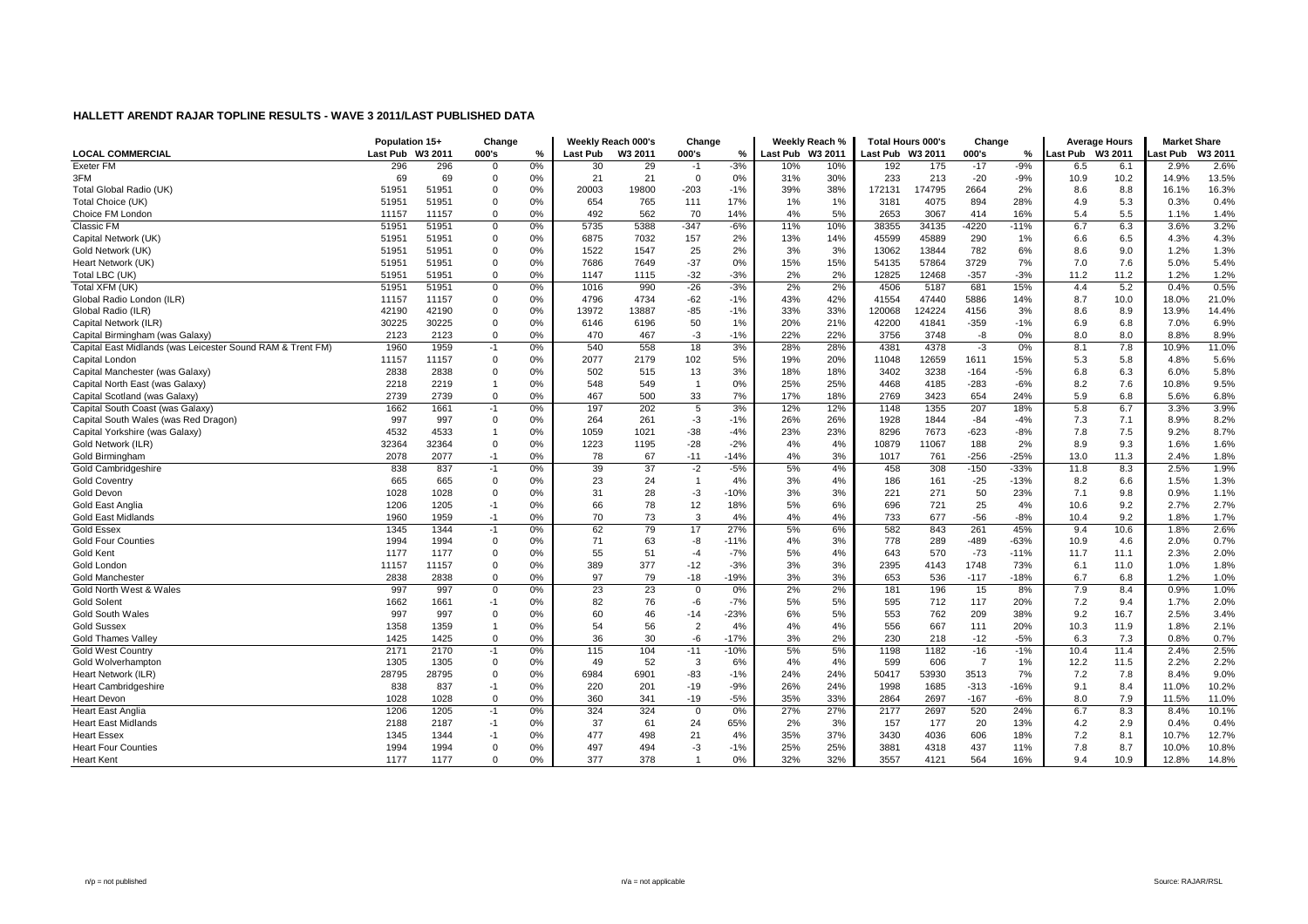|                                                    | Population 15+ |         | Change         |      |                 | Weekly Reach 000's | Change         |        |                  | Weekly Reach % | <b>Total Hours 000's</b> |       | Change |        | <b>Average Hours</b> |      | <b>Market Share</b> |         |
|----------------------------------------------------|----------------|---------|----------------|------|-----------------|--------------------|----------------|--------|------------------|----------------|--------------------------|-------|--------|--------|----------------------|------|---------------------|---------|
| <b>LOCAL COMMERCIAL</b>                            | Last Pub       | W3 2011 | 000's          | $\%$ | <b>Last Pub</b> | W3 2011            | 000's          | %      | Last Pub W3 2011 |                | Last Pub W3 2011         |       | 000's  | %      | Last Pub W3 2011     |      | Last Pub            | W3 2011 |
| <b>Heart London</b>                                | 11157          | 11157   | $\overline{0}$ | 0%   | 1990            | 2027               | 37             | 2%     | 18%              | 18%            | 11888                    | 13137 | 1249   | 11%    | 6.0                  | 6.5  | 5.1%                | 5.8%    |
| Heart North West and Wales                         | 997            | 997     | $\Omega$       | 0%   | 207             | 209                | $\overline{2}$ | 1%     | 21%              | 21%            | 1451                     | 1554  | 103    | 7%     | 7.0                  | 7.4  | 7.1%                | 8.1%    |
| Heart Solent                                       | 1662           | 1661    | $-1$           | 0%   | 293             | 311                | 18             | 6%     | 18%              | 19%            | 1865                     | 1927  | 62     | 3%     | 6.4                  | 6.2  | 5.4%                | 5.5%    |
| <b>Heart Sussex</b>                                | 1358           | 1359    | $\overline{1}$ | 0%   | 386             | 349                | $-37$          | $-10%$ | 28%              | 26%            | 3077                     | 3201  | 124    | 4%     | 8.0                  | 9.2  | 9.9%                | 9.9%    |
| <b>Heart Thames Valley</b>                         | 1425           | 1425    | $\overline{0}$ | 0%   | 433             | 378                | $-55$          | $-13%$ | 30%              | 27%            | 2828                     | 2215  | $-613$ | $-22%$ | 6.5                  | 5.9  | 9.7%                | 7.6%    |
| <b>Heart West Country</b>                          | 2171           | 2170    | $-1$           | 0%   | 704             | 708                | $\overline{4}$ | 1%     | 32%              | 33%            | 5959                     | 6566  | 607    | 10%    | 8.5                  | 9.3  | 12.1%               | 13.7%   |
| <b>Heart West Midlands</b>                         | 3584           | 3584    | $\Omega$       | 0%   | 869             | 839                | $-30$          | $-3%$  | 24%              | 23%            | 6007                     | 6145  | 138    | 2%     | 6.9                  | 7.3  | 8.4%                | 8.6%    |
| LBC (ILR)                                          | 11157          | 11157   | $\Omega$       | 0%   | 995             | 989                | -6             | $-1%$  | 9%               | 9%             | 10500                    | 11706 | 1206   | 11%    | 10.6                 | 11.8 | 4.5%                | 5.2%    |
| LBC 97.3                                           | 11157          | 11157   | $\Omega$       | 0%   | 861             | 841                | $-20$          | $-2%$  | 8%               | 8%             | 7770                     | 9905  | 2135   | 27%    | 9.0                  | 11.8 | 3.4%                | 4.4%    |
| LBC News 1152                                      | 11157          | 11157   | $\overline{0}$ | 0%   | 401             | 382                | $-19$          | $-5%$  | 4%               | 3%             | 2730                     | 1801  | $-929$ | $-34%$ | 6.8                  | 4.7  | 1.2%                | 0.8%    |
| XFM (ILR)                                          | 13994          | 13994   | $\overline{0}$ | 0%   | 766             | 749                | $-17$          | $-2%$  | 5%               | 5%             | 3478                     | 4217  | 739    | 21%    | 4.5                  | 5.6  | 1.2%                | 1.5%    |
| <b>XFM London</b>                                  | 11157          | 11157   | $\overline{0}$ | 0%   | 671             | 435                | $-236$         | $-35%$ | 6%               | 4%             | 3069                     | 2728  | $-341$ | $-11%$ | 4.6                  | 6.3  | 1.3%                | 1.2%    |
| <b>XFM Manchester</b>                              | 2838           | 2838    | $\overline{0}$ | 0%   | 151             | 212                | 61             | 40%    | 5%               | 7%             | 713                      | 1647  | 934    | 131%   | 4.7                  | 7.8  | 1.3%                | 2.9%    |
| <b>Total GMG Radio</b>                             | 51951          | 51951   | $\overline{0}$ | 0%   | 5547            | 5685               | 138            | 2%     | 11%              | 11%            | 47195                    | 49825 | 2630   | 6%     | 8.5                  | 8.8  | 4.4%                | 4.6%    |
| <b>GMG Radio North West Total</b>                  | 5272           | 5272    | $\overline{0}$ | 0%   | 1337            | 1413               | 76             | 6%     | 25%              | 27%            | 12158                    | 12806 | 648    | 5%     | 9.1                  | 9.1  | 11.6%               | 12.1%   |
| <b>GMG Radio North West Regional</b>               | 5236           | 5235    | $-1$           | 0%   | 1226            | 1305               | 79             | 6%     | 23%              | 25%            | 10896                    | 11964 | 1068   | 10%    | 8.9                  | 9.2  | 10.5%               | 11.4%   |
| <b>GMG Radio North East</b>                        | 2242           | 2242    | $\overline{0}$ | 0%   | 650             | 656                | 6              | 1%     | 29%              | 29%            | 5384                     | 6185  | 801    | 15%    | 8.3                  | 9.4  | 12.9%               | 13.9%   |
| <b>GMG Radio Scotland</b>                          | 2902           | 2902    | $\Omega$       | 0%   | 843             | 820                | $-23$          | $-3%$  | 29%              | 28%            | 7902                     | 8174  | 272    | 3%     | 9.4                  | 10.0 | 15.1%               | 15.4%   |
| <b>Total Real Radio</b>                            | 51951          | 51951   | $\overline{0}$ | 0%   | 2563            | 2607               | 44             | 2%     | 5%               | 5%             | 21251                    | 21616 | 365    | 2%     | 8.3                  | 8.3  | 2.0%                | 2.0%    |
| Real Radio ILR Network                             | 15461          | 15461   | $\overline{0}$ | 0%   | 2347            | 2403               | 56             | 2%     | 15%              | 16%            | 19935                    | 20431 | 496    | 2%     | 8.5                  | 8.5  | 6.6%                | 6.6%    |
| Real Radio North East - (was Century Radio)        | 2242           | 2242    | $\Omega$       | 0%   | 369             | 323                | $-46$          | $-12%$ | 16%              | 14%            | 2628                     | 2281  | $-347$ | $-13%$ | 7.1                  | 7.1  | 6.3%                | 5.1%    |
| Real Radio North West - (was Century Radio)        | 5236           | 5235    | $-1$           | 0%   | 501             | 587                | 86             | 17%    | 10%              | 11%            | 4007                     | 4640  | 633    | 16%    | 8.0                  | 7.9  | 3.9%                | 4.4%    |
| Real Radio Scotland                                | 2716           | 2716    | $\overline{0}$ | 0%   | 646             | 626                | $-20$          | $-3%$  | 24%              | 23%            | 5632                     | 5505  | $-127$ | $-2%$  | 8.7                  | 8.8  | 11.6%               | 11.0%   |
| Real Radio Wales                                   | 2524           | 2524    | $\overline{0}$ | 0%   | 471             | 495                | 24             | 5%     | 19%              | 20%            | 4255                     | 4448  | 193    | 5%     | 9.0                  | 9.0  | 7.8%                | 8.0%    |
| Real Radio Wales (North)                           | 688            | 688     | $\overline{0}$ | 0%   | 37              | 48                 | 11             | 30%    | 5%               | 7%             | 246                      | 339   | 93     | 38%    | 6.7                  | 7.0  | 1.7%                | 2.5%    |
| Real Radio Wales (South)                           | 1836           | 1837    | -1             | 0%   | 434             | 447                | 13             | 3%     | 24%              | 24%            | 4009                     | 4109  | 100    | 2%     | 9.2                  | 9.2  | 9.9%                | 9.9%    |
| Real Radio Yorkshire                               | 2877           | 2878    | $\overline{1}$ | 0%   | 360             | 371                | 11             | 3%     | 13%              | 13%            | 3413                     | 3557  | 144    | 4%     | 9.5                  | 9.6  | 6.1%                | 6.4%    |
| 96.3 Rock Radio                                    | 819            | 819     | $\Omega$       | 0%   | 67              | 60                 | $-7$           | $-10%$ | 8%               | 7%             | 380                      | 315   | -65    | $-17%$ | 5.7                  | 5.3  | 2.6%                | 2.1%    |
| 106.1 Rock Radio                                   | 2280           | 2281    | $\overline{1}$ | 0%   | 150             | 141                | -9             | $-6%$  | 7%               | 6%             | 1262                     | 842   | $-420$ | $-33%$ | 8.4                  | 6.0  | 2.8%                | 1.8%    |
| Smooth Radio UK                                    | 51951          | 51951   | $\overline{0}$ | 0%   | 3210            | 3328               | 118            | 4%     | 6%               | 6%             | 24301                    | 27052 | 2751   | 11%    | 7.6                  | 8.1  | 2.3%                | 2.5%    |
| Smooth Radio ILR Network                           | 26249          | 26248   | $-1$           | 0%   | 2789            | 2862               | 73             | 3%     | 11%              | 11%            | 21731                    | 24043 | 2312   | 11%    | 7.8                  | 8.4  | 4.2%                | 4.6%    |
| Smooth Radio Midlands                              | 5721           | 5721    | $\overline{0}$ | 0%   | 756             | 774                | 18             | 2%     | 13%              | 14%            | 6813                     | 7203  | 390    | 6%     | 9.0                  | 9.3  | 5.9%                | 6.3%    |
| Smooth Radio East Midlands                         | 2178           | 2178    | $\mathbf 0$    | 0%   | 346             | 382                | 36             | 10%    | 16%              | 18%            | 2747                     | 3297  | 550    | 20%    | 7.9                  | 8.6  | 6.2%                | 7.4%    |
| Smooth Radio West Midlands                         | 3584           | 3584    | $\overline{0}$ | 0%   | 416             | 398                | $-18$          | $-4%$  | 12%              | 11%            | 4122                     | 3976  | $-146$ | $-4%$  | 9.9                  | 10.0 | 5.7%                | 5.6%    |
| Smooth Radio Glasgow                               | 1894           | 1894    | $\overline{0}$ | 0%   | 249             | 255                | 6              | 2%     | 13%              | 13%            | 1890                     | 2354  | 464    | 25%    | 7.6                  | 9.2  | 5.6%                | 6.9%    |
| Smooth Radio London                                | 11157          | 11157   | $\mathbf 0$    | 0%   | 486             | 612                | 126            | 26%    | 4%               | 5%             | 2746                     | 3906  | 1160   | 42%    | 5.6                  | 6.4  | 1.2%                | 1.7%    |
| Smooth Radio North East                            | 2242           | 2242    | $\Omega$       | 0%   | 374             | 418                | 44             | 12%    | 17%              | 19%            | 2756                     | 3905  | 1149   | 42%    | 7.4                  | 9.3  | 6.6%                | 8.8%    |
| Smooth Radio North West                            | 5236           | 5235    | $-1$           | 0%   | 860             | 873                | 13             | 2%     | 16%              | 17%            | 6889                     | 7323  | 434    | 6%     | 8.0                  | 8.4  | 6.7%                | 7.0%    |
| IOW Radio                                          | 120            | 120     | $\overline{0}$ | 0%   | 37              | 37                 | $\Omega$       | 0%     | 31%              | 31%            | 454                      | 412   | $-42$  | $-9%$  | 12.2                 | 11.1 | 13.7%               | 13.4%   |
| JACKfm Oxfordshire                                 | 499            | 499     | $\Omega$       | 0%   | 92              | 104                | 12             | 13%    | 19%              | 21%            | 544                      | 586   | 42     | 8%     | 5.9                  | 5.6  | 5.4%                | 5.5%    |
| Glide FM 1079 (was Oxford's FM107.9)               | 488            | 488     | $\mathbf 0$    | 0%   | 24              | 21                 | -3             | $-13%$ | 5%               | 4%             | 103                      | 97    | $-6$   | $-6%$  | 4.4                  | 4.7  | 1.1%                | 0.9%    |
| 106 JACKfm (Oxford)                                | 499            | 499     | $\mathbf 0$    | 0%   | 76              | 91                 | 15             | 20%    | 15%              | 18%            | 441                      | 489   | 48     | 11%    | 5.8                  | 5.4  | 4.4%                | 4.6%    |
| Jack FM South Coast (Was The Coast)                | 1692           | 1694    | $\overline{2}$ | 0%   | 117             | 103                | $-14$          | $-12%$ | 7%               | 6%             | 742                      | 733   | $-9$   | $-1%$  | 6.3                  | 7.1  | 2.1%                | 2.1%    |
| 106 JACKfm/Star Radio (Bristol)                    | 615            | 614     | $-1$           | 0%   | 118             | 120                | $\overline{2}$ | 2%     | 19%              | 20%            | 801                      | 845   | 44     | 5%     | 6.8                  | 7.0  | 5.7%                | 6.2%    |
| 106 JACKfm (Bristol) (was Original 106)            | 614            | 615     | $\overline{1}$ | 0%   | 114             | 114                | $\mathbf 0$    | 0%     | 19%              | 19%            | 623                      | 806   | 183    | 29%    | 5.5                  | 7.1  | 4.5%                | 5.8%    |
| The Breeze (South West) (was Star Radio (Bristol)) | 478            | 478     | $\mathbf 0$    | 0%   | 31              | 27                 | $-4$           | $-13%$ | 7%               | 6%             | 184                      | 157   | $-27$  | $-15%$ | 5.8                  | 5.7  | 1.7%                | 1.5%    |
| Kingdom FM                                         | 287            | 287     | $\Omega$       | 0%   | 81              | 79                 | $-2$           | $-2%$  | 28%              | 28%            | 594                      | 651   | 57     | 10%    | 7.4                  | 8.2  | 11.2%               | 12.1%   |
| kmfm Group                                         | 1032           | 1032    | $\Omega$       | 0%   | 168             | 169                | $\overline{1}$ | 1%     | 16%              | 16%            | 1333                     | 1253  | $-80$  | $-6%$  | 7.9                  | 7.4  | 5.3%                | 5.1%    |
| kmfm East                                          | 504            | 504     | $\Omega$       | 0%   | 101             | 96                 | $-5$           | $-5%$  | 20%              | 19%            | 802                      | 781   | $-21$  | $-3%$  | 7.9                  | 8.1  | 6.7%                | 6.9%    |
| kmfm West                                          | 527            | 528     | $\overline{1}$ | 0%   | 67              | 73                 | 6              | 9%     | 13%              | 14%            | 531                      | 472   | $-59$  | $-11%$ | 8.0                  | 6.5  | 4.1%                | 3.6%    |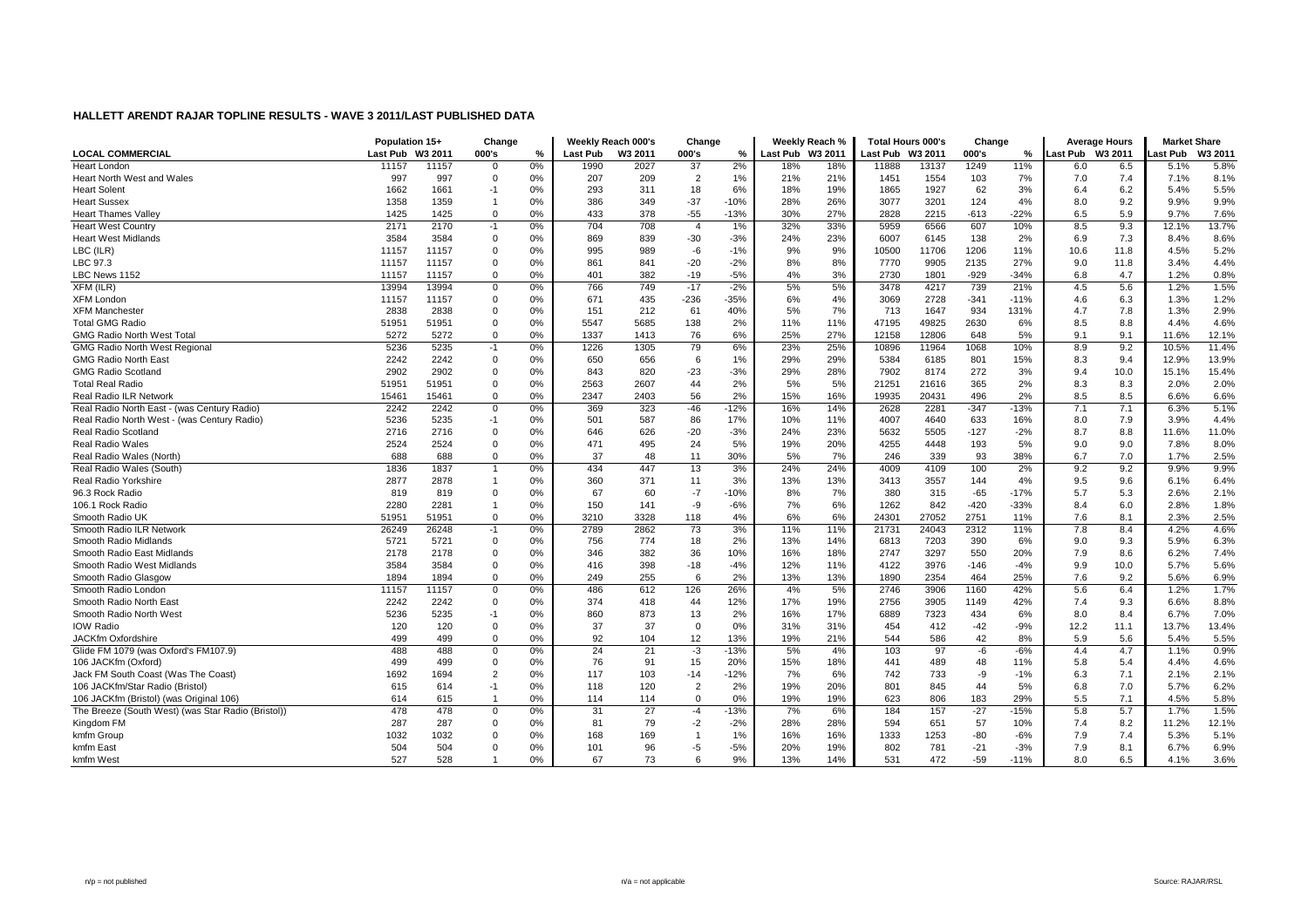|                                               | Population 15+  |         | Change         |       | Weekly Reach 000's |         | Change         |              |          | Weekly Reach % | <b>Total Hours 000's</b> |      | Change         |        |          | <b>Average Hours</b> | <b>Market Share</b> |         |
|-----------------------------------------------|-----------------|---------|----------------|-------|--------------------|---------|----------------|--------------|----------|----------------|--------------------------|------|----------------|--------|----------|----------------------|---------------------|---------|
| <b>LOCAL COMMERCIAL</b>                       | <b>Last Pub</b> | W3 2011 | 000's          | ℅     | <b>Last Pub</b>    | W3 2011 | 000's          | %            | Last Pub | W3 2011        | Last Pub W3 2011         |      | 000's          | %      | Last Pub | W3 2011              | ast Pub             | W3 2011 |
| <b>Lincs FM Group</b>                         | 2691            | 2692    |                | 0%    | 668                | 662     | -6             | $-1%$        | 25%      | 25%            | 6949                     | 6809 | $-140$         | $-2%$  | 10.4     | 10.3                 | 12.3%               | 12.1%   |
| Lincs FM 102.2                                | 902             | 902     | $\mathbf 0$    | 0%    | 354                | 324     | $-30$          | $-8%$        | 39%      | 36%            | 4146                     | 3982 | $-164$         | $-4%$  | 11.7     | 12.3                 | 20.4%               | 19.8%   |
| Oak FM                                        | 311             | 312     | $\overline{1}$ | 0%    | 29                 | 33      | $\overline{4}$ | 14%          | 9%       | 10%            | 247                      | 250  | 3              | 1%     | 8.5      | 7.7                  | 4.1%                | 3.9%    |
| Lincs FM Group Yorkshire                      | 1494            | 1495    | $\overline{1}$ | 0%    | 307                | 297     | $-10$          | $-3%$        | 21%      | 20%            | 2781                     | 2474 | $-307$         | $-11%$ | 9.1      | 8.3                  | 8.9%                | 8.1%    |
| Dearne FM                                     | 229             | 230     |                | 0%    | 59                 | 57      | $-2$           | $-3%$        | 26%      | 25%            | 636                      | 625  | $-11$          | $-2%$  | 10.8     | 11.0                 | 13.5%               | 13.3%   |
| <b>KCFM 99.8</b>                              | 451             | 451     | $\mathbf 0$    | 0%    | 67                 | 68      | $\mathbf{1}$   | 1%           | 15%      | 15%            | 616                      | 524  | $-92$          | $-15%$ | 9.2      | 7.7                  | 6.1%                | 5.5%    |
| <b>Ridings FM</b>                             | 297             | 297     | $\mathbf 0$    | 0%    | 50                 | 45      | -5             | $-10%$       | 17%      | 15%            | 387                      | 316  | $-71$          | $-18%$ | 7.8      | 7.0                  | 6.2%                | 5.1%    |
| Rother FM                                     | 206             | 206     | $^{\circ}$     | 0%    | 36                 | 35      | $-1$           | $-3%$        | 18%      | 17%            | 295                      | 277  | $-18$          | $-6%$  | 8.1      | 8.0                  | 7.0%                | 6.9%    |
| Trax FM                                       | 362             | 362     | $\mathbf 0$    | 0%    | 95                 | 92      | -3             | $-3%$        | 26%      | 26%            | 847                      | 732  | $-115$         | $-14%$ | 8.9      | 7.9                  | 11.6%               | 10.2%   |
| The Local Radio Company Group Total           | 1981            | 1981    | $\mathbf 0$    | 0%    | 519                | 524     | 5              | 1%           | 26%      | 26%            | 4436                     | 4571 | 135            | 3%     | 8.5      | 8.7                  | 11.0%               | 11.4%   |
| 2BR                                           | 189             | 190     |                | 1%    | 52                 | 55      | 3              | 6%           | 28%      | 29%            | 452                      | 487  | 35             | 8%     | 8.6      | 8.8                  | 13.2%               | 13.7%   |
| Minster FM                                    | 309             | 308     | -1             | 0%    | 83                 | 76      | $-7$           | $-8%$        | 27%      | 25%            | 601                      | 544  | $-57$          | $-9%$  | 7.3      | 7.2                  | 9.7%                | 8.8%    |
| Mix 96                                        | 120             | 120     | $\mathbf 0$    | 0%    | 42                 | 37      | $-5$           | $-12%$       | 35%      | 31%            | 330                      | 282  | $-48$          | $-15%$ | 7.8      | 7.6                  | 12.7%               | 11.1%   |
| Spire FM                                      | 115             | 115     | $\mathbf 0$    | 0%    | 46                 | 42      | $-4$           | $-9%$        | 40%      | 37%            | 459                      | 411  | $-48$          | $-10%$ | 10.0     | 9.7                  | 15.7%               | 14.5%   |
| Spirit FM                                     | 216             | 216     | $\mathbf 0$    | 0%    | 51                 | 47      | $-4$           | $-8%$        | 24%      | 22%            | 478                      | 449  | $-29$          | $-6%$  | 9.3      | 9.5                  | 9.8%                | 9.7%    |
| <b>Star North East</b>                        | 378             | 378     | $\mathbf 0$    | 0%    | 43                 | 50      | $\overline{7}$ | 16%          | 11%      | 13%            | 345                      | 449  | 104            | 30%    | 8.0      | 8.9                  | 4.8%                | 6.4%    |
| Star NE - North (was Durham FM)               | 210             | 209     | -1             | 0%    | 20                 | 22      | $\overline{c}$ | 10%          | 10%      | 10%            | 154                      | 190  | 36             | 23%    | 7.6      | 8.8                  | 4.2%                | 5.5%    |
| Star NE - South (was Alpha 103.2)             | 168             | 169     | $\overline{1}$ | 1%    | 23                 | 29      | 6              | 26%          | 14%      | 17%            | 191                      | 259  | 68             | 36%    | 8.3      | 9.0                  | 5.5%                | 7.4%    |
| 97.2 Stray FM                                 | 145             | 145     | $\mathbf 0$    | 0%    | 46                 | 48      | $\overline{2}$ | 4%           | 32%      | 34%            | 293                      | 338  | 45             | 15%    | 6.3      | 7.0                  | 10.7%               | 12.0%   |
| Sun FM                                        | 273             | 274     | $\overline{1}$ | 0%    | 75                 | 84      | 9              | 12%          | 27%      | 31%            | 743                      | 832  | 89             | 12%    | 9.9      | 9.9                  | 15.0%               | 16.2%   |
| Wessex FM                                     | 119             | 119     | $\mathbf 0$    | 0%    | 41                 | 42      |                | 2%           | 35%      | 35%            | 426                      | 421  | $-5$           | $-1%$  | 10.3     | 10.1                 | 15.2%               | 15.4%   |
| Yorkshire Coast Radio                         | 118             | 117     | -1             | $-1%$ | 39                 | 41      | $\overline{2}$ | 5%           | 33%      | 35%            | 310                      | 358  | 48             | 15%    | 8.0      | 8.8                  | 12.0%               | 14.0%   |
| Radio Mansfield 103.2                         | 154             | 154     | $\mathbf 0$    | 0%    | 37                 | 38      | $\overline{1}$ | 3%           | 24%      | 25%            | 374                      | 382  | 8              | 2%     | 10.1     | 10.1                 | 11.8%               | 12.0%   |
| Manx Radio                                    | 69              | 69      | $\mathbf 0$    | 0%    | 35                 | 36      | $\overline{1}$ | 3%           | 50%      | 52%            | 424                      | 432  | 8              | 2%     | 12.2     | 12.0                 | 27.1%               | 27.3%   |
| <b>Midwest Radio</b>                          | 192             | 191     | $-1$           | $-1%$ | 41                 | 42      |                | 2%           | 21%      | 22%            | 420                      | 373  | $-47$          | $-11%$ | 10.3     | 8.9                  | 9.7%                | 8.2%    |
| Northern Media Group                          | 576             | 576     | $\mathbf 0$    | $0\%$ | 144                | 128     | $-16$          | $-11%$       | 25%      | 22%            | 1019                     | 818  | $-201$         | $-20%$ | 7.1      | 6.4                  | 9.2%                | 7.6%    |
| Five FM                                       | 84              | 83      | -1             | -1%   | 25                 | 23      | $-2$           | $-8%$        | 30%      | 28%            | 197                      | 172  | $-25$          | $-13%$ | 7.8      | 7.4                  | 11.7%               | 10.5%   |
| Q102.9FM/Q97.2FM/Q101.2FM                     | 298             | 298     | $\mathbf 0$    | 0%    | 90                 | 79      | $-11$          | $-12%$       | 30%      | 27%            | 690                      | 534  | $-156$         | $-23%$ | 7.6      | 6.8                  | 12.0%               | 9.5%    |
| Seven FM                                      | 146             | 146     | $\mathbf 0$    | 0%    | 18                 | 15      | -3             | $-17%$       | 12%      | 10%            | 58                       | 38   | $-20$          | $-34%$ | 3.2      | 2.6                  | 2.1%                | 1.4%    |
| Six FM                                        | 93              | 94      | $\overline{1}$ | 1%    | 12                 | 12      | $\mathbf 0$    | 0%           | 12%      | 13%            | 74                       | 73   | $-1$           | $-1%$  | 6.3      | 6.0                  | 4.1%                | 4.3%    |
| Original 106 (Aberdeen)                       | 318             | 318     | $\mathbf 0$    | 0%    | 44                 | 51      | 7              | 16%          | 14%      | 16%            | 243                      | 283  | 40             | 16%    | 5.5      | 5.6                  | 4.1%                | 4.6%    |
| <b>Total Orion Midlands</b>                   | 5900            | 5900    | $\mathbf 0$    | 0%    | 1410               | 1348    | $-62$          | $-4%$        | 24%      | 23%            | 10273                    | 9410 | $-863$         | $-8%$  | 7.3      | 7.0                  | 8.6%                | 7.9%    |
| Orion Midlands FM                             | 5900            | 5900    | $\mathbf 0$    | 0%    | 1317               | 1273    | $-44$          | $-3%$        | 22%      | 22%            | 8851                     | 8392 | $-459$         | $-5%$  | 6.7      | 6.6                  | 7.4%                | 7.1%    |
| Gem 106                                       | 2187            | 2187    | $\mathbf 0$    | 0%    | 457                | 426     | $-31$          | $-7%$        | 21%      | 19%            | 3685                     | 2950 | $-735$         | $-20%$ | 8.1      | 6.9                  | 8.3%                | 6.5%    |
|                                               | 3802            | 3802    | $\mathbf 0$    | 0%    | 956                | 924     | $-32$          | $-3%$        | 25%      | 24%            | 6588                     | 6460 | $-128$         | $-2%$  | 6.9      | 7.0                  | 8.6%                | 8.5%    |
| Orion West Midlands<br>Orion West Midlands FM | 3802            | 3802    | $\overline{0}$ | $0\%$ | 864                | 848     | $-16$          | $-2%$        | 23%      | 22%            | 5166                     | 5442 | 276            | 5%     | 6.0      | 6.4                  | 6.7%                | 7.2%    |
| Beacon Radio                                  | 1305            | 1305    | $\mathbf 0$    | 0%    | 232                | 266     | 34             | 15%          | 18%      | 20%            | 1382                     | 1776 | 394            | 29%    | 6.0      | 6.7                  | 5.0%                | 6.3%    |
| 96.4 BRMB                                     | 2078            | 2077    | $-1$           | 0%    | 416                | 359     | $-57$          |              |          | 17%            | 2182                     | 1707 | $-475$         | $-22%$ | 5.2      | 4.8                  | 5.2%                | 4.1%    |
|                                               |                 | 665     | $\mathbf 0$    | 0%    | 144                | 153     | 9              | $-14%$<br>6% | 20%      | 23%            |                          | 1230 |                | 19%    | 7.2      | 8.0                  | 8.2%                | 9.7%    |
| Mercia                                        | 665             |         |                |       |                    |         |                |              | 22%      |                | 1036                     |      | 194            |        |          |                      |                     |         |
| Wyvern FM                                     | 496             | 496     | $\mathbf 0$    | 0%    | 114                | 111     | $-3$           | $-3%$        | 23%      | 22%            | 703                      | 679  | $-24$          | $-3%$  | 6.2      | 6.1                  | 7.2%                | 7.0%    |
| Gold Birmingham                               | 2078            | 2077    | $-1$           | 0%    | 78                 | 67      | $-11$          | $-14%$       | 4%       | 3%             | 1017                     | 761  | $-256$         | $-25%$ | 13.0     | 11.3                 | 2.4%                | 1.8%    |
| <b>Gold Coventry</b>                          | 665             | 665     | $\mathbf 0$    | 0%    | 23                 | 24      | -1             | 4%           | 3%       | 4%             | 186                      | 161  | $-25$          | $-13%$ | 8.2      | 6.6                  | 1.5%                | 1.3%    |
| Gold Wolverhampton                            | 1305            | 1305    | $\mathbf 0$    | 0%    | 49                 | 52      | 3              | 6%           | 4%       | 4%             | 599                      | 606  | $\overline{7}$ | 1%     | 12.2     | 11.5                 | 2.2%                | 2.2%    |
| Palm FM                                       | 226             | 226     | $\mathbf 0$    | 0%    | 37                 | 42      | 5              | 14%          | 17%      | 19%            | 290                      | 326  | 36             | 12%    | 7.8      | 7.7                  | 5.8%                | 6.1%    |
| Premier Christian Radio                       | 11157           | 11157   | $\mathbf 0$    | 0%    | 235                | 181     | $-54$          | $-23%$       | 2%       | 2%             | 2339                     | 1461 | $-878$         | $-38%$ | 9.9      | 8.1                  | 1.0%                | 0.6%    |
| Reading 107 FM                                | 236             | 237     |                | 0%    | 26                 | 25      | $-1$           | $-4%$        | 11%      | 10%            | 200                      | 181  | $-19$          | $-10%$ | 7.8      | 7.4                  | 5.1%                | 4.7%    |
| 96.2 The Revolution                           | 513             | 513     | $\Omega$       | 0%    | 52                 | 48      | $-4$           | $-8%$        | 10%      | 9%             | 538                      | 489  | $-49$          | -9%    | 10.4     | 10.1                 | 5.4%                | 4.8%    |
| Southend & Chelmsford Radio                   | 485             | 484     | -1             | 0%    | 47                 | 54      | $\overline{7}$ | 15%          | 10%      | 11%            | 285                      | 313  | 28             | 10%    | 6.1      | 5.8                  | 2.5%                | 2.8%    |
| 107.5 Sovereign Radio                         | 151             | 152     |                | 1%    | 22                 | 22      | $\overline{0}$ | 0%           | 15%      | 14%            | 143                      | 145  | $\overline{2}$ | 1%     | 6.4      | 6.7                  | 3.9%                | 4.0%    |
| The Sunrise Group                             | 51951           | 51951   | $\mathbf{0}$   | 0%    | 620                | 599     | $-21$          | $-3%$        | $1\%$    | 1%             | 5303                     | 5189 | $-114$         | $-2%$  | 8.6      | 8.7                  | 0.5%                | 0.5%    |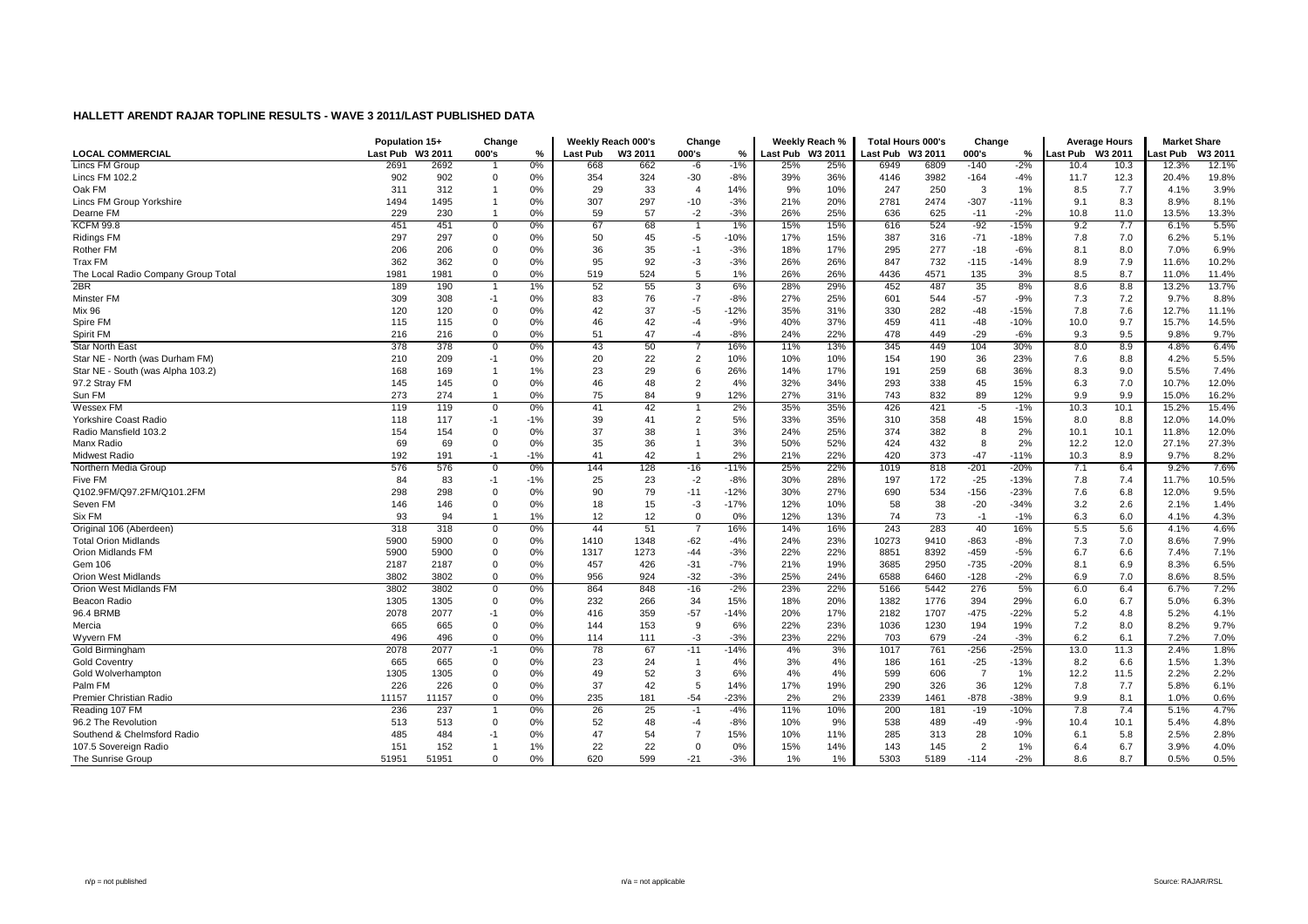|                                                      | Population 15+   |                 | Change         |       |          | Weekly Reach 000's | Change         |        |                  | Weekly Reach % | <b>Total Hours 000's</b> |                 | Change         |        |                  | <b>Average Hours</b> | <b>Market Share</b> |         |
|------------------------------------------------------|------------------|-----------------|----------------|-------|----------|--------------------|----------------|--------|------------------|----------------|--------------------------|-----------------|----------------|--------|------------------|----------------------|---------------------|---------|
| <b>LOCAL COMMERCIAL</b>                              | Last Pub W3 2011 |                 | 000's          | %     | Last Pub | W3 2011            | 000's          | %      | Last Pub W3 2011 |                | Last Pub W3 2011         |                 | 000's          | %      | Last Pub W3 2011 |                      | ast Pub             | W3 2011 |
| Buzz Asia 963 & 972AM                                | 11156            | 11156           | $\mathbf 0$    | 0%    | 96       | 101                | 5              | 5%     | 1%               | 1%             | 410                      | 392             | $-18$          | $-4%$  | 4.3              | 3.9                  | 0.2%                | 0.2%    |
| Kismat Radio 1035 (Greater London)                   | 11157            | 11157           | $\mathbf 0$    | 0%    | 182      | 133                | $-49$          | $-27%$ | 2%               | 1%             | 1335                     | 427             | $-908$         | $-68%$ | 7.3              | 3.2                  | 0.6%                | 0.2%    |
| Sunrise Radio (Greater London)                       | 11157            | 11157           | $\mathbf 0$    | 0%    | 417      | 360                | $-57$          | $-14%$ | 4%               | 3%             | 3393                     | 3207            | $-186$         | $-5%$  | 8.1              | 8.9                  | 1.5%                | 1.4%    |
| Sunrise Radio National                               | 51951            | 51951           | $\mathbf 0$    | 0%    | 586      | 453                | $-133$         | $-23%$ | 1%               | 1%             | 4279                     | 3787            | $-492$         | $-11%$ | 7.3              | 8.4                  | 0.4%                | 0.4%    |
| Time FM 106.6                                        | 294              | 294             | $\mathbf 0$    | 0%    | 20       | 16                 | $-4$           | $-20%$ | 7%               | 6%             | 181                      | 167             | $-14$          | $-8%$  | 9.1              | 10.2                 | 2.9%                | 2.9%    |
| <b>Tindle Radio Group</b>                            | 1377             | 1377            | $\mathbf{0}$   | 0%    | 358      | 357                | $-1$           | 0%     | 26%              | 26%            | 3591                     | 3735            | 144            | 4%     | 10.0             | 10.5                 | 11.9%               | 12.1%   |
| Kestrel FM (North and South)                         | 232              | 232             | $\Omega$       | 0%    | 50       | 47                 | $-3$           | $-6%$  | 22%              | 20%            | 407                      | 412             | 5              | 1%     | 8.2              | 8.7                  | 7.9%                | 7.9%    |
| KESTREL FM - was Delta Radio                         | 95               | 95              | $\Omega$       | 0%    | 16       | 14                 | $-2$           | $-13%$ | 17%              | 15%            | 125                      | 115             | $-10$          | $-8%$  | 7.7              | 8.1                  | 6.7%                | 6.2%    |
| <b>Kestrel FM</b>                                    | 137              | 137             | $\mathbf{0}$   | 0%    | 34       | 33                 | $-1$           | $-3%$  | 25%              | 24%            | 282                      | 296             | 14             | 5%     | 8.4              | 8.9                  | 8.6%                | 8.9%    |
| Tindle Radio Anglia                                  | 1015             | 1014            | $-1$           | 0%    | 237      | 237                | $\Omega$       | 0%     | 23%              | 23%            | 2349                     | 2456            | 107            | 5%     | 9.9              | 10.4                 | 10.5%               | 10.6%   |
| THE BEACH                                            | 187              | 187             | $\mathbf 0$    | 0%    | 57       | 56                 | $-1$           | $-2%$  | 30%              | 30%            | 588                      | 634             | 46             | 8%     | 10.4             | 11.2                 | 15.6%               | 16.1%   |
| Dream 100                                            | 144              | 144             | $\mathbf 0$    | 0%    | 51       | 49                 | $-2$           | $-4%$  | 36%              | 34%            | 677                      | 661             | $-16$          | $-2%$  | 13.2             | 13.5                 | 18.9%               | 17.9%   |
| North Norfolk Radio                                  | 92               | 92              | $\Omega$       | 0%    | 22       | 24                 | $\overline{2}$ | 9%     | 24%              | 27%            | 278                      | 313             | 35             | 13%    | 12.6             | 12.9                 | 11.8%               | 12.7%   |
| Radio NORWICH 99.9                                   | 334              | 334             | $\mathbf 0$    | 0%    | 51       | 48                 | $-3$           | $-6%$  | 15%              | 14%            | 323                      | 352             | 29             | 9%     | 6.3              | 7.3                  | 4.5%                | 4.7%    |
| Town 102 FM                                          | 282              | 282             | $\Omega$       | 0%    | 56       | 59                 | 3              | 5%     | 20%              | 21%            | 483                      | 496             | 13             | 3%     | 8.6              | 8.4                  | 7.9%                | 8.2%    |
| Channel 103 FM                                       | $\overline{77}$  | $\overline{77}$ | $\mathbf 0$    | 0%    | 44       | 44                 | $\mathbf 0$    | 0%     | 57%              | 56%            | 500                      | 483             | $-17$          | $-3%$  | 11.4             | 11.1                 | 30.6%               | 30.8%   |
| Island FM 104.7                                      | 53               | 53              | $\Omega$       | 0%    | 27       | 29                 | 2              | 7%     | 51%              | 54%            | 335                      | 383             | 48             | 14%    | 12.4             | 13.2                 | 33.2%               | 36.2%   |
| <b>Total Touch Radio Network</b>                     | 986              | 986             | $\Omega$       | 0%    | 143      | 152                | 9              | 6%     | 14%              | 15%            | 1200                     | 1210            | 10             | 1%     | 8.4              | 8.0                  | 5.9%                | 6.1%    |
| 107.6 Banbury Sound                                  | 83               | 83              | $\Omega$       | 0%    | 15       | 15                 | $\Omega$       | 0%     | 18%              | 19%            | 131                      | 125             | $-6$           | $-5%$  | 8.5              | 8.1                  | 7.6%                | 7.6%    |
| Rugby FM                                             | 73               | 72              | $-1$           | $-1%$ | 21       | 22                 | $\overline{1}$ | 5%     | 28%              | 31%            | 235                      | 234             | $-1$           | 0%     | 11.4             | 10.4                 | 14.5%               | 15.3%   |
| <b>Touchradio Staffs</b>                             | 249              | 249             | $\Omega$       | 0%    | 30       | 30                 | $\mathbf 0$    | 0%     | 12%              | 12%            | 293                      | 302             | 9              | 3%     | 9.6              | 10.2                 | 5.6%                | 5.7%    |
| 96.2FM Touchradio - Coventry                         | 291              | 291             | $\Omega$       | 0%    | 27       | 27                 | $\mathbf 0$    | 0%     | 9%               | 9%             | 173                      | 182             | 9              | 5%     | 6.4              | 6.6                  | 3.2%                | 3.5%    |
| 102FM Touchradio - Warks, Worcs, Cotswolds           | 291              | 291             | $\Omega$       | 0%    | 43       | 50                 | $\overline{7}$ | 16%    | 15%              | 17%            | 305                      | 296             | -9             | $-3%$  | 7.1              | 5.9                  | 4.9%                | 4.7%    |
| 107.3 Touchradio - Warwick                           | 136              | 136             | $\mathbf 0$    | 0%    | 10       | 10                 | $\Omega$       | 0%     | 7%               | 7%             | 64                       | 71              | $\overline{7}$ | 11%    | 6.5              | 7.0                  | 2.5%                | 2.8%    |
| Total Town and Country Broadcasting                  | 51951            | 51951           | $\mathbf 0$    | 0%    | 507      | 482                | $-25$          | $-5%$  | 1%               | 1%             | 2803                     | 2788            | $-15$          | $-1%$  | 5.5              | 5.8                  | 0.3%                | 0.3%    |
| <b>NME Radio</b>                                     | 5195             | 51951           | $\mathbf 0$    | 0%    | 225      | 219                | -6             | $-3%$  | $*$ %            | $*$ %          | 634                      | 657             | 23             | 4%     | 2.8              | 3.0                  | 0.1%                | 0.1%    |
| Town and Country Broadcasting (South and West Wales) | 1680             | 1681            | -1             | 0%    | 281      | 277                | -4             | $-1%$  | 17%              | 17%            | 2166                     | 2214            | 48             | 2%     | 7.7              | 8.0                  | 5.9%                | 5.8%    |
| 102.1 Bay Radio                                      | 458              | 458             | $\Omega$       | 0%    | 43       | 43                 | $\Omega$       | 0%     | 9%               | 9%             | 221                      | 176             | $-45$          | $-20%$ | 5.1              | 4.1                  | 2.2%                | 1.7%    |
| 106.3 Bridge FM                                      | 123              | 123             | $\mathbf{0}$   | 0%    | 39       | 41                 | $\overline{2}$ | 5%     | 31%              | 33%            | 309                      | 320             | 11             | 4%     | 8.0              | 7.9                  | 11.0%               | 11.1%   |
| 97.1 Radio Carmarthenshire                           | 129              | 127             | $-2$           | $-2%$ | 40       | 40                 | $\mathbf 0$    | 0%     | 31%              | 31%            | 338                      | 375             | 37             | 11%    | 8.5              | 9.4                  | 12.5%               | 12.7%   |
| Radio Ceredigion                                     | 82               | 82              | $\mathbf{0}$   | 0%    | 9        | 10                 | $\overline{1}$ | 11%    | 11%              | 13%            | 50                       | $\overline{77}$ | 27             | 54%    | 5.6              | 7.5                  | 2.9%                | 4.6%    |
| <b>Nation Radio</b>                                  | 1422             | 1421            | -1             | 0%    | 116      | 136                | 20             | 17%    | 8%               | 10%            | 614                      | 1001            | 387            | 63%    | 5.3              | 7.4                  | 2.0%                | 3.2%    |
| 102.5 Radio Pembrokeshire                            | 96               | 96              | $\mathbf 0$    | 0%    | 41       | 42                 | $\overline{1}$ | 2%     | 43%              | 43%            | 506                      | 522             | 16             | 3%     | 12.3             | 12.6                 | 22.1%               | 20.5%   |
| <b>Total UKRD</b>                                    | 1625             | 1625            | $\mathbf 0$    | 0%    | 402      | 417                | 15             | 4%     | 25%              | 26%            | 3912                     | 4066            | 154            | 4%     | 9.7              | 9.7                  | 10.7%               | 11.3%   |
| 107 The Bee                                          | 181              | 181             | $\mathbf{0}$   | 0%    | 21       | 24                 | 3              | 14%    | 12%              | 13%            | 232                      | 262             | 30             | 13%    | 11.1             | 11.0                 | 8.1%                | 8.9%    |
| Pirate FM                                            | 478              | 478             | $\mathbf{0}$   | 0%    | 149      | 164                | 15             | 10%    | 31%              | 34%            | 1668                     | 1652            | $-16$          | $-1%$  | 11.2             | 10.1                 | 15.0%               | 14.7%   |
| The County Sound Radio Network                       | 545              | 545             | $\Omega$       | 0%    | 144      | 155                | 11             | 8%     | 26%              | 28%            | 1083                     | 1571            | 488            | 45%    | 7.5              | 10.2                 | 9.1%                | 12.5%   |
| County Sound 1566                                    | 545              | 545             | $\Omega$       | 0%    | 13       | 15                 | $\overline{2}$ | 15%    | 2%               | 3%             | 95                       | 150             | 55             | 58%    | 7.5              | 10.0                 | 0.8%                | 1.2%    |
| 96.4 Eagle Radio                                     | 545              | 545             | $\mathbf{0}$   | 0%    | 137      | 146                | 9              | 7%     | 25%              | 27%            | 989                      | 1421            | 432            | 44%    | 7.2              | 9.7                  | 8.3%                | 11.3%   |
| <b>Total UKRD East</b>                               | 420              | 420             | $\Omega$       | 0%    | 77       | 64                 | $-13$          | $-17%$ | 18%              | 15%            | 831                      | 556             | $-275$         | $-33%$ | 10.7             | 8.7                  | 8.4%                | 6.5%    |
| <b>KL.FM 96.7</b>                                    | 149              | 148             | $-1$           | $-1%$ | 46       | 44                 | $-2$           | $-4%$  | 31%              | 29%            | 410                      | 410             | $\mathbf 0$    | 0%     | 8.9              | 9.4                  | 12.2%               | 12.7%   |
| Star Radio in Cambridge                              | 271              | 271             | $\mathbf{0}$   | 0%    | 32       | 33                 | $\overline{1}$ | 3%     | 12%              | 12%            | 311                      | 263             | $-48$          | $-15%$ | 9.7              | 8.1                  | 4.8%                | 4.3%    |
| UTV Radio (inc. talkSPORT)                           | 51951            | 51951           | $\overline{0}$ | 0%    | 4521     | 4490               | $-31$          | $-1%$  | 9%               | 9%             | 34218                    | 33753           | $-465$         | $-1%$  | 7.6              | 7.5                  | 3.2%                | 3.1%    |
| UTV Radio (excl. talkSPORT)                          | 6116             | 6116            | $\mathbf 0$    | 0%    | 1499     | 1516               | 17             | 1%     | 25%              | 25%            | 12954                    | 13662           | 708            | 5%     | 8.6              | 9.0                  | 10.0%               | 10.6%   |
| 107.6 Juice FM                                       | 960              | 959             | $-1$           | 0%    | 193      | 185                | -8             | $-4%$  | 20%              | 19%            | 1496                     | 1286            | $-210$         | $-14%$ | 7.7              | 7.0                  | 7.1%                | 6.2%    |
| Peak 107 FM                                          | 417              | 417             | $\mathbf 0$    | 0%    | 84       | 89                 | 5              | 6%     | 20%              | 21%            | 781                      | 707             | $-74$          | $-9%$  | 9.3              | 7.9                  | 9.0%                | 8.0%    |
| The Pulse/Pulse 2                                    | 860              | 859             | $-1$           | 0%    | 192      | 183                | -9             | $-5%$  | 22%              | 21%            | 1456                     | 1398            | $-58$          | $-4%$  | 7.6              | 7.6                  | 8.7%                | 8.4%    |
| The Pulse                                            | 860              | 859             | $-1$           | 0%    | 177      | 168                | -9             | $-5%$  | 21%              | 20%            | 1118                     | 960             | $-158$         | $-14%$ | 6.3              | 5.7                  | 6.7%                | 5.8%    |
| Pulse 2                                              | 860              | 859             | $-1$           | 0%    | 65       | 51                 | $-14$          | $-22%$ | 8%               | 6%             | 338                      | 438             | 100            | 30%    | 5.2              | 8.6                  | 2.0%                | 2.6%    |
| Signal One & Signal Two                              | 772              | 771             | $-1$           | 0%    | 284      | 306                | 22             | 8%     | 37%              | 40%            | 3072                     | 3735            | 663            | 22%    | 10.8             | 12.2                 | 18.7%               | 21.9%   |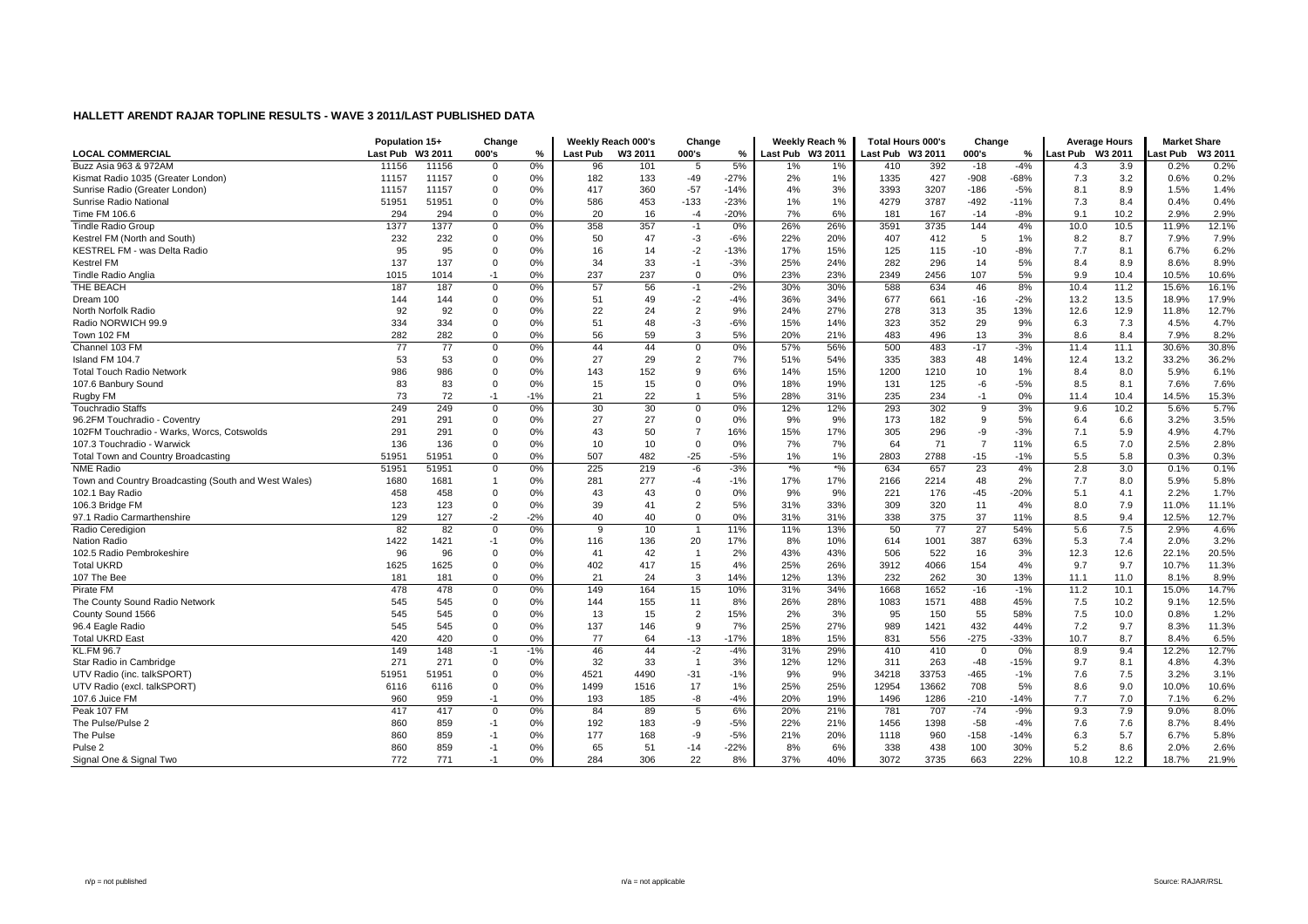|                                      | Population 15+   |      | Change |               |          | Weekly Reach 000's | Change |       |                  | Weekly Reach % |                  | Total Hours 000's | Change |        |                  | <b>Average Hours</b> | <b>Market Share</b> |       |
|--------------------------------------|------------------|------|--------|---------------|----------|--------------------|--------|-------|------------------|----------------|------------------|-------------------|--------|--------|------------------|----------------------|---------------------|-------|
| <b>LOCAL COMMERCIAL</b>              | Last Pub W3 2011 |      | 000's  | $\frac{0}{6}$ | Last Pub | W3 2011            | 000's  |       | Last Pub W3 2011 |                | Last Pub W3 2011 |                   | 000's  | %      | Last Pub W3 2011 |                      | Last Pub W3 2011    |       |
| Signal One                           | 772              | 771  |        | 0%            | 258      | 284                | 26     | 10%   | 33%              | 37%            | 2371             | 3009              | 638    | 27%    | 9.2              | 10.6                 | 14.4%               | 17.7% |
| Signal Two                           | 772              | 771  | -1     | 0%            | 76       | 79                 |        | 4%    | 10%              | 10%            | 701              | 725               | 24     | 3%     | 9.2              | 9.2                  | 4.3%                | 4.3%  |
| Total Swansea Sound/96.4 FM The Wave | 458              | 458  |        | 0%            | 183      | 189                |        | 3%    | 40%              | 41%            | 1836             | 1917              | 81     | 4%     | 10.1             | 10.1                 | 18.2%               | 18.5% |
| 96.4 FM The Wave                     | 458              | 458  |        | 0%            | 145      | 151                |        | 4%    | 32%              | 33%            | 1104             | 1282              | 178    | 16%    | 7.6              | 8.5                  | 10.9%               | 12.4% |
| Swansea Sound - 1170 MW              | 458              | 458  |        | 0%            | 70       | 65                 | -5     | $-7%$ | 15%              | 14%            | 732              | 635               | $-97$  | -13%   | 10.5             | 9.7                  | 7.2%                | 6.1%  |
| U105                                 | 868              | 867  |        | 0%            | 234      | 223                | $-11$  | $-5%$ | 27%              | 26%            | 2057             | 2328              | 271    | 13%    | 8.8              | 10.5                 | 10.7%               | 12.0% |
| Radio Wave 96.5 FM                   | 236              | 236  |        | 0%            | 80       | 75                 | -5     | $-6%$ | 34%              | 32%            | 792              | 689               | $-103$ | $-13%$ | 10.0             | 9.2                  | 16.8%               | 13.9% |
| 102.4 Wish/107.2 Wire/107.4 Tower FM | 1113             | 1113 |        | 0%            | 184      | 193                |        | 5%    | 17%              | 17%            | 1332             | 1348              | 16     | 1%     | 7.2              | 7.0                  | 6.1%                | 6.3%  |
| 107.4 Tower FM                       | 431              | 431  |        | 0%            | 50       | 51                 |        | 2%    | 12%              | 12%            | 384              | 416               | 32     | 8%     | 7.7              | 8.1                  | 4.9%                | 5.3%  |
| 107.2 Wire FM                        | 277              | 277  |        | 0%            | 64       | 61                 | -3     | $-5%$ | 23%              | 22%            | 452              | 478               | 26     | 6%     | $\overline{1}$ . | 7.8                  | 7.2%                | 7.8%  |
| 102.4 Wish FM                        | 465              | 466  |        | 0%            | 73       |                    |        | 12%   | 16%              | 18%            | 496              | 454               | $-42$  | $-8%$  | 6.8              | 5.5                  | 5.5%                | 5.2%  |
| 107.7 The Wolf                       | 435              | 434  |        | 0%            | 43       |                    |        | 14%   | 10%              | 11%            | 266              | 288               | 22     | 8%     | 6.2              | 5.9                  | 3.0%                | 3.2%  |
| Wave 102 FM                          | 155              | 154  |        | $-1%$         | 30       | 28                 |        | $-7%$ | 20%              | 18%            | 252              | 239               | $-13$  | $-5%$  | 8.3              | 8.6                  | 8.8%                | 8.9%  |
| Yorkshire Radio                      | 4516             | 4517 |        | 0%            | 76       | 72                 | -4     | $-5%$ | 2%               | 2%             | 406              | 369               | $-37$  | $-9%$  | 5.4              | 5.2                  | 0.5%                | 0.4%  |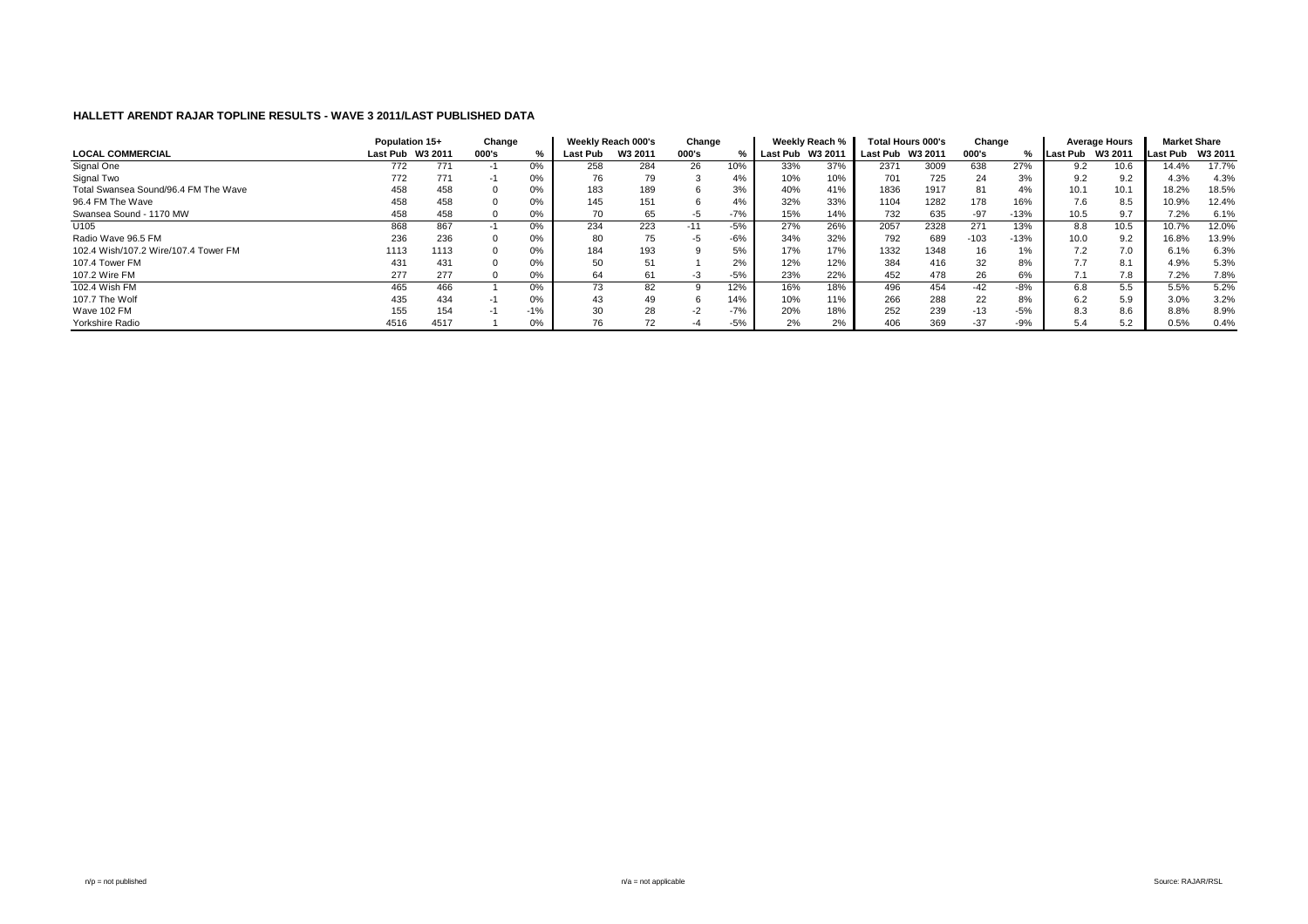|                                      | Population 15+   |       | Change         |    |                 | Weekly Reach 000's | Change         |        |                  | Weekly Reach % |                  | <b>Total Hours 000's</b> | Change  |        |                  | <b>Average Hours</b> | <b>Market Share</b> |         |
|--------------------------------------|------------------|-------|----------------|----|-----------------|--------------------|----------------|--------|------------------|----------------|------------------|--------------------------|---------|--------|------------------|----------------------|---------------------|---------|
| <b>LOCAL COMMERCIAL</b>              | Last Pub W3 2011 |       | 000's          | %  | Last Pub        | W3 2011            | 000's          | %      | Last Pub W3 2011 |                | Last Pub W3 2011 |                          | 000's   | %      | Last Pub W3 2011 |                      | Last Pub            | W3 2011 |
| <b>BBC Local Radio</b>               | 41956            | 41957 |                | 0% | 7224            | 7250               | 26             | 0%     | 17%              | 17%            | 70499            | 68812                    | $-1687$ | $-2%$  | 9.8              | 9.5                  | 8.1%                | 7.9%    |
| <b>BBC Radio Berkshire</b>           | 815              | 816   |                | 0% | 125             | 145                | 20             | 16%    | 15%              | 18%            | 1111             | 1138                     | 27      | 2%     | 8.9              | 7.9                  | 6.6%                | 7.3%    |
| <b>BBC Radio Bristol</b>             | 912              | 912   | $\Omega$       | 0% | 186             | 144                | $-42$          | $-23%$ | 20%              | 16%            | 1348             | 854                      | $-494$  | $-37%$ | 7.2              | 5.9                  | 6.3%                | 4.2%    |
| <b>BBC Radio Cambridgeshire</b>      | 713              | 713   | $\Omega$       | 0% | 119             | 108                | $-11$          | $-9%$  | 17%              | 15%            | 1273             | 1251                     | $-22$   | $-2%$  | 10.7             | 11.6                 | 8.4%                | 8.7%    |
| <b>BBC Radio Cornwall</b>            | 454              | 455   |                | 0% | 142             | 152                | 10             | 7%     | 31%              | 34%            | 1700             | 1861                     | 161     | 9%     | 12.0             | 12.2                 | 15.0%               | 16.7%   |
| <b>BBC Coventry and Warwickshire</b> | 673              | 673   | $\mathbf 0$    | 0% | $\overline{77}$ | 88                 | 11             | 14%    | 11%              | 13%            | 541              | 549                      | 8       | 1%     | 7.0              | 6.3                  | 4.2%                | 4.2%    |
| <b>BBC Radio Cumbria</b>             | 404              | 404   | $\Omega$       | 0% | 147             | 141                | -6             | $-4%$  | 36%              | 35%            | 1536             | 1576                     | 40      | 3%     | 10.4             | 11.1                 | 16.1%               | 16.9%   |
| <b>BBC Radio Derby</b>               | 636              | 636   | $\Omega$       | 0% | 157             | 140                | $-17$          | $-11%$ | 25%              | 22%            | 1605             | 1661                     | 56      | 3%     | 10.2             | 11.8                 | 12.5%               | 12.7%   |
| <b>BBC Radio Devon</b>               | 975              | 976   |                | 0% | 262             | 259                | $-3$           | $-1%$  | 27%              | 27%            | 2678             | 2785                     | 107     | 4%     | 10.2             | 10.7                 | 11.4%               | 12.0%   |
| <b>BBC Essex</b>                     | 1291             | 1290  | $-1$           | 0% | 294             | 278                | $-16$          | $-5%$  | 23%              | 22%            | 2968             | 2764                     | $-204$  | $-7%$  | 10.1             | 10.0                 | 9.8%                | 9.2%    |
| <b>BBC Radio Gloucestershire</b>     | 488              | 488   | $\mathbf 0$    | 0% | 95              | 93                 | $-2$           | $-2%$  | 20%              | 19%            | 931              | 910                      | $-21$   | $-2%$  | 9.8              | 9.7                  | 8.8%                | 8.5%    |
| <b>BBC Hereford &amp; Worcester</b>  | 492              | 492   | $\Omega$       | 0% | 129             | 102                | $-27$          | $-21%$ | 26%              | 21%            | 1143             | 1126                     | $-17$   | $-1%$  | 8.9              | 11.0                 | 12.0%               | 12.0%   |
| <b>BBC Radio Humberside</b>          | 772              | 773   |                | 0% | 184             | 175                | -9             | $-5%$  | 24%              | 23%            | 1879             | 1495                     | $-384$  | $-20%$ | 10.2             | 8.5                  | 11.6%               | 9.3%    |
| <b>BBC Radio Kent</b>                | 1394             | 1394  | $\Omega$       | 0% | 244             | 236                | $-8$           | $-3%$  | 18%              | 17%            | 3295             | 3679                     | 384     | 12%    | 13.5             | 15.6                 | 9.9%                | 11.0%   |
| <b>BBC Radio Lancashire</b>          | 1170             | 1169  | $-1$           | 0% | 229             | 216                | $-13$          | $-6%$  | 20%              | 19%            | 1825             | 1965                     | 140     | 8%     | 8.0              | 9.1                  | 8.6%                | 8.6%    |
| <b>BBC Radio Leeds</b>               | 1656             | 1655  | $-1$           | 0% | 234             | 241                | $\overline{7}$ | 3%     | 14%              | 15%            | 1723             | 1887                     | 164     | 10%    | 7.4              | 7.8                  | 5.4%                | 6.0%    |
| <b>BBC Radio Leicester</b>           | 812              | 812   | $\Omega$       | 0% | 163             | 167                | $\overline{4}$ | 2%     | 20%              | 21%            | 1307             | 1345                     | 38      | 3%     | 8.0              | 8.0                  | 7.7%                | 7.7%    |
| <b>BBC Radio Lincolnshire</b>        | 534              | 535   |                | 0% | 111             | 96                 | $-15$          | $-14%$ | 21%              | 18%            | 1505             | 1430                     | $-75$   | $-5%$  | 13.6             | 14.8                 | 12.2%               | 11.6%   |
| BBC London 94.9                      | 11157            | 11157 | $\Omega$       | 0% | 554             | 474                | $-80$          | $-14%$ | 5%               | 4%             | 3254             | 2332                     | $-922$  | $-28%$ | 5.9              | 4.9                  | 1.4%                | 1.0%    |
| <b>BBC Radio Manchester</b>          | 2146             | 2146  | $\mathbf 0$    | 0% | 165             | 179                | 14             | 8%     | 8%               | 8%             | 1268             | 1139                     | $-129$  | $-10%$ | 7.7              | 6.3                  | 3.0%                | 2.7%    |
| <b>BBC Radio Merseyside</b>          | 1618             | 1618  | $\mathbf 0$    | 0% | 338             | 348                | 10             | 3%     | 21%              | 22%            | 5457             | 5420                     | $-37$   | $-1%$  | 16.2             | 15.6                 | 15.7%               | 16.1%   |
| <b>BBC Radio Newcastle</b>           | 1437             | 1437  | $\overline{0}$ | 0% | 296             | 265                | $-31$          | $-10%$ | 21%              | 18%            | 2337             | 2194                     | $-143$  | $-6%$  | 7.9              | 8.3                  | 8.9%                | 8.0%    |
| <b>BBC Radio Norfolk</b>             | 771              | 771   | $\Omega$       | 0% | 235             | 212                | $-23$          | $-10%$ | 30%              | 28%            | 2399             | 2492                     | 93      | 4%     | 10.2             | 11.7                 | 14.1%               | 14.2%   |
| <b>BBC Radio Northampton</b>         | 480              | 479   | $-1$           | 0% | 107             | 94                 | $-13$          | $-12%$ | 22%              | 20%            | 1033             | 1124                     | 91      | 9%     | 9.6              | 12.0                 | 10.5%               | 11.3%   |
| <b>BBC Radio Nottingham</b>          | 797              | 798   |                | 0% | 209             | 190                | $-19$          | $-9%$  | 26%              | 24%            | 1632             | 1640                     | 8       | 0%     | 7.8              | 8.6                  | 10.2%               | 10.4%   |
| BBC Oxford 95.2FM                    | 514              | 514   | $\Omega$       | 0% | $\overline{77}$ | 73                 | $-4$           | $-5%$  | 15%              | 14%            | 631              | 657                      | 26      | 4%     | 8.2              | 9.0                  | 6.1%                | 6.0%    |
| <b>BBC Radio Sheffield</b>           | 1273             | 1274  |                | 0% | 242             | 239                | $-3$           | $-1%$  | 19%              | 19%            | 2017             | 1939                     | $-78$   | $-4%$  | 8.3              | 8.1                  | 8.1%                | 7.9%    |
| <b>BBC Radio Shropshire</b>          | 377              | 377   | $\Omega$       | 0% | 115             | 108                | $-7$           | $-6%$  | 31%              | 29%            | 1091             | 1049                     | $-42$   | $-4%$  | 9.5              | 9.7                  | 12.9%               | 12.5%   |
| <b>BBC Radio Solent</b>              | 1560             | 1559  | $-1$           | 0% | 292             | 277                | $-15$          | $-5%$  | 19%              | 18%            | 2849             | 2660                     | $-189$  | $-7%$  | 9.8              | 9.6                  | 8.7%                | 8.1%    |
| <b>BBC Solent for Dorset</b>         | 166              | 166   | $\overline{0}$ | 0% | 21              | 23                 | $\overline{2}$ | 10%    | 13%              | 14%            | 195              | 192                      | $-3$    | $-2%$  | 9.3              | 8.5                  | 5.4%                | 5.4%    |
| <b>BBC</b> Somerset                  | 436              | 436   | $\mathbf 0$    | 0% | 78              | 67                 | $-11$          | $-14%$ | 18%              | 15%            | 621              | 598                      | $-23$   | $-4%$  | 8.0              | 8.9                  | 6.1%                | 6.2%    |
| <b>BBC Radio Stoke</b>               | 597              | 597   | $\overline{0}$ | 0% | 206             | 209                | 3              | 1%     | 34%              | 35%            | 2025             | 1910                     | $-115$  | $-6%$  | 9.8              | 9.1                  | 15.7%               | 14.1%   |
| <b>BBC Radio Suffolk</b>             | 535              | 535   | $\Omega$       | 0% | 147             | 128                | $-19$          | $-13%$ | 28%              | 24%            | 1643             | 1352                     | $-291$  | $-18%$ | 11.2             | 10.6                 | 14.7%               | 12.1%   |
| <b>BBC Sussex and BBC Surrey</b>     | 2478             | 2478  | $\Omega$       | 0% | 285             | 261                | $-24$          | $-8%$  | 11%              | 11%            | 3040             | 2859                     | $-181$  | $-6%$  | 10.7             | 11.0                 | 5.5%                | 5.0%    |
| <b>BBC Tees</b>                      | 787              | 788   |                | 0% | 136             | 109                | $-27$          | $-20%$ | 17%              | 14%            | 1112             | 916                      | $-196$  | $-18%$ | 8.2              | 8.4                  | 7.3%                | 5.4%    |
| <b>BBC Three Counties Radio</b>      | 1295             | 1295  | $\mathbf 0$    | 0% | 189             | 182                | $-7$           | $-4%$  | 15%              | 14%            | 1055             | 1053                     | $-2$    | 0%     | 5.6              | 5.8                  | 4.3%                | 4.3%    |
| BBC WM (Birmingham & Black Country)  | 2268             | 2268  | $\Omega$       | 0% | 219             | 239                | 20             | 9%     | 10%              | 11%            | 1748             | 1990                     | 242     | 14%    | 8.0              | 8.3                  | 3.8%                | 4.4%    |
| <b>BBC Radio Wiltshire/Swindon</b>   | 547              | 547   | $\Omega$       | 0% | 95              | 93                 | $-2$           | $-2%$  | 17%              | 17%            | 667              | 705                      | 38      | 6%     | 7.1              | 7.6                  | 5.4%                | 5.9%    |
| <b>BBC Radio York</b>                | 533              | 532   | $-1$           | 0% | 96              | 94                 | $-2$           | $-2%$  | 18%              | 18%            | 927              | 993                      | 66      | 7%     | 9.6              | 10.5                 | 8.7%                | 9.3%    |
| <b>BBC Radio Guernsey</b>            | 53               | 53    |                | 0% | 22              | 23                 |                | 5%     | 42%              | 42%            | 279              | 278                      | $-1$    | 0%     | 12.5             | 12.3                 | 27.6%               | 26.3%   |
| <b>BBC Radio Jersey</b>              | 77               | 77    | $\Omega$       | 0% | 29              | 29                 | $\Omega$       | 0%     | 38%              | 38%            | 369              | 356                      | $-13$   | $-4%$  | 12.6             | 12.2                 | 22.6%               | 22.7%   |